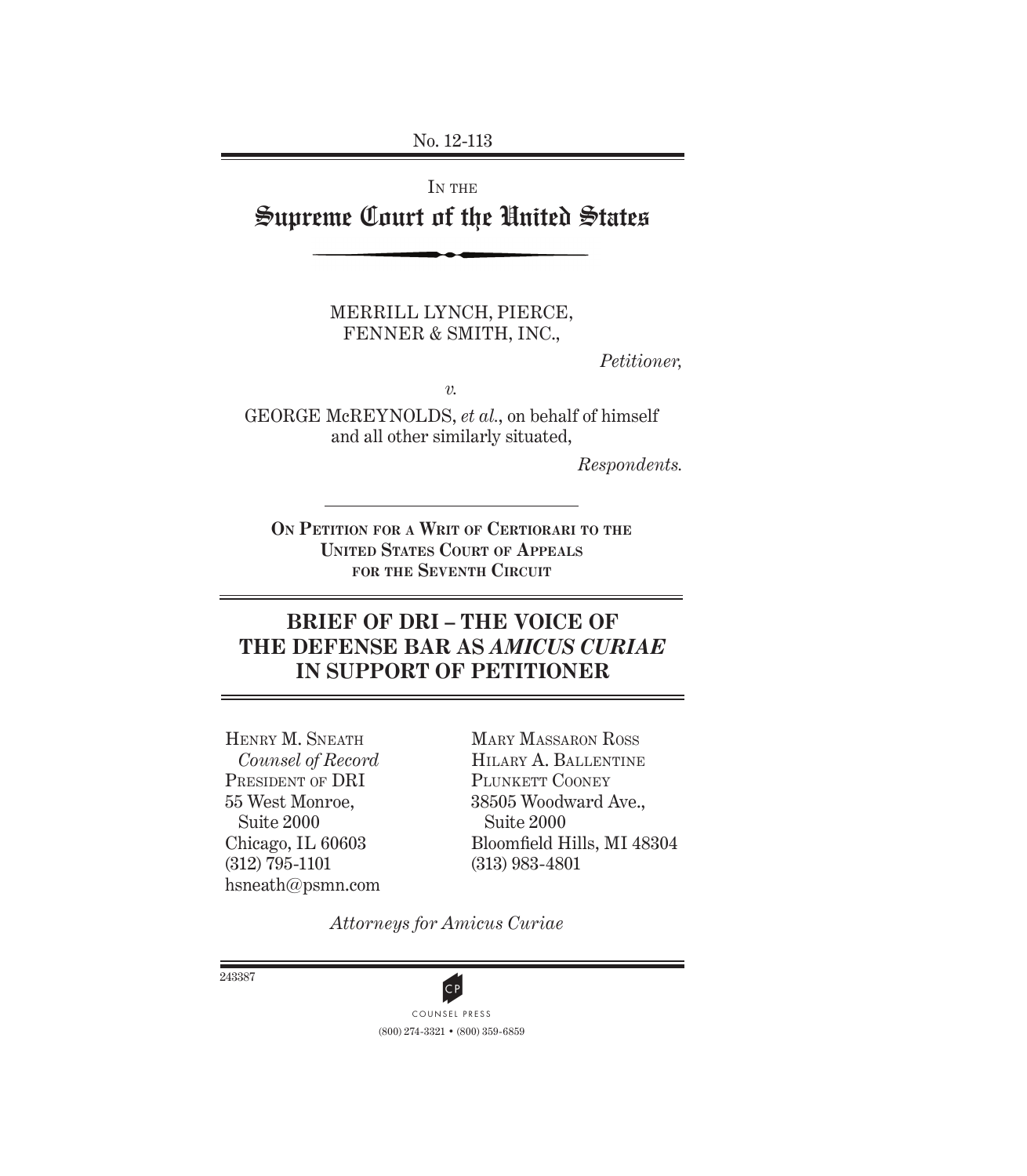#### **TABLE OF CONTENTS**

|                                                                                                                                                                                                                                                                                                       | Page |
|-------------------------------------------------------------------------------------------------------------------------------------------------------------------------------------------------------------------------------------------------------------------------------------------------------|------|
| TABLE OF CITED AUTHORITIES                                                                                                                                                                                                                                                                            | ii   |
| INTEREST OF AMICUS CURIAE DRI                                                                                                                                                                                                                                                                         | 1    |
| $SUMMARY$ OF THE ARGUMENT                                                                                                                                                                                                                                                                             | 3    |
| ARGUMENT                                                                                                                                                                                                                                                                                              | 6    |
| This Case Presents The Court With An<br>Opportunity To Resolve Conflicting Circuit<br>Decisions And Clarify That The "Issue<br>Class" Provision Of Federal Rule Of Civil<br>Procedure 23(C)(4) Cannot Be Used As<br>A Means To Certify Distinct Sub-Issues<br>Of A Class Unable To Satisfy Rule 23(b) | 6    |
| A.<br>Federal Rule of Civil Procedure 23(c)(4)<br>does not authorize certification of<br>an issue class unable to satisfy Rule 23(b)                                                                                                                                                                  | 6    |
| B. "Issue" classes like the one permitted by<br>the Seventh Circuit's decision produce<br>all of the problems attendant of abusive<br>class actions but none of the benefits $\dots$ .                                                                                                                | 10   |
| $C_{\cdot}$<br>Absent review, the federal courts will<br>continue to apply Rule 23(c)(4) inconsistently                                                                                                                                                                                               | 14   |
| CONCLUSION                                                                                                                                                                                                                                                                                            | 18   |

*i*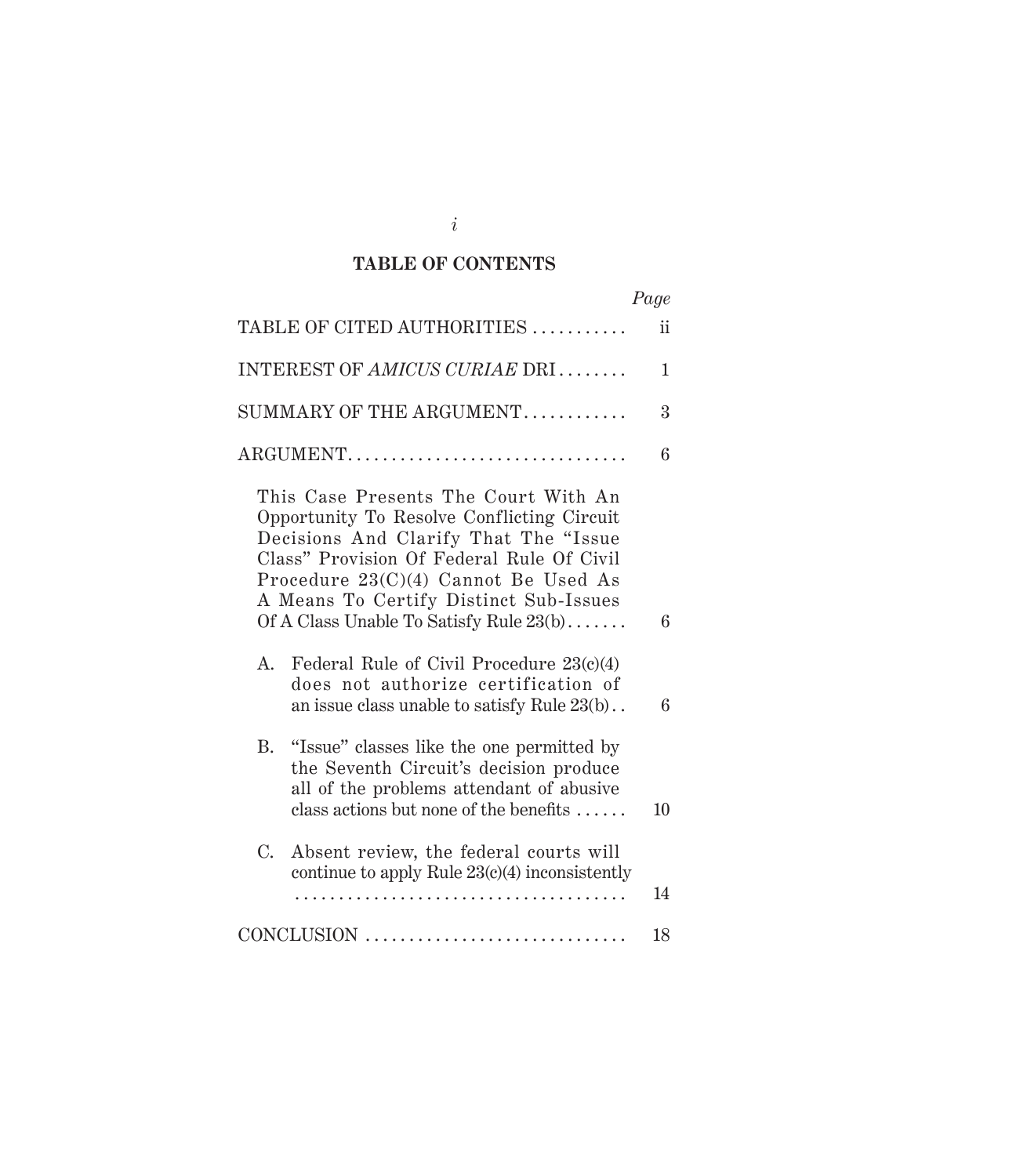### **TABLE OF CITED AUTHORITIES**

|--|

#### **CASES**

| Aldens, Inc. v. Miller,<br>610 F.2d 538 (8th Cir. 1979) $\ldots$<br>15                                                                                           |
|------------------------------------------------------------------------------------------------------------------------------------------------------------------|
| Allison v. Citgo Petroleum Corp.,                                                                                                                                |
| Alternative Sys. Concepts, Inc. v. Synopsys Inc.,<br>$374 \text{ F}.\overline{3}d \, 23 \, (\text{1st Cir. } 2004) \, \dots \dots \dots \dots \dots \dots$<br>15 |
| Amchem Products, Inc. v. Windsor,                                                                                                                                |
| Califano v. Yamasaki,<br>$442$ U.S. 682 (1979)<br>3                                                                                                              |
| Castano v. American Tobacco Co.,                                                                                                                                 |
| Deposit Guaranty Nat. Bank, Jackson, Miss.<br>v. Roper,                                                                                                          |
| 13                                                                                                                                                               |
| Gates v. Rohm and Haas Co.,                                                                                                                                      |
| Hohider v. UPS, Inc.,                                                                                                                                            |

*ii*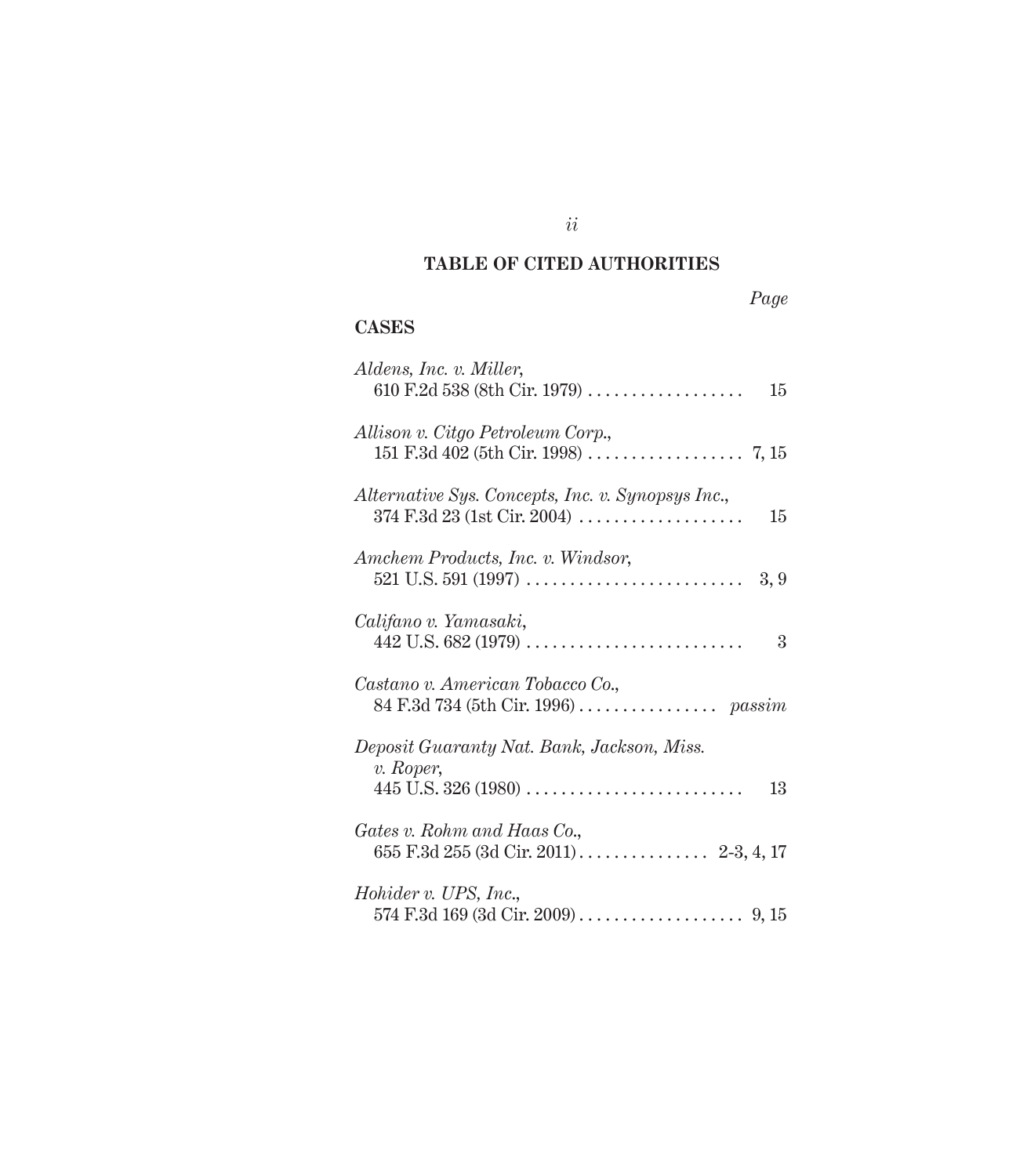|                                                                                              | Page |
|----------------------------------------------------------------------------------------------|------|
| In re Motor Fuel Temperature Sales Practices<br>Litigation,<br>279 F.R.D. 598 (D. Kan. 2012) | 15   |
| In re Nassau County Strip Search Cases,                                                      |      |
| Kelton Arms Condo. Owners Ass'n v.<br>Homestead Ins. Co.,                                    | 15   |
| Matter of Rhone-Poulenc Rorer, Inc.,                                                         | 11   |
| McReynolds v. Merrill Lynch, Pierce, Fenner<br>& Smith, Inc.,                                |      |
| Piper Aircraft Co v. Reyno,                                                                  | 13   |
| Thorogood v. Sears, Roebuck and Co.,                                                         | 11   |
| Valentino v. Carter-Wallace, Inc.,                                                           |      |
| Wagner v. Pennwest Farm Credit, ACA,                                                         | 15   |

# *iii*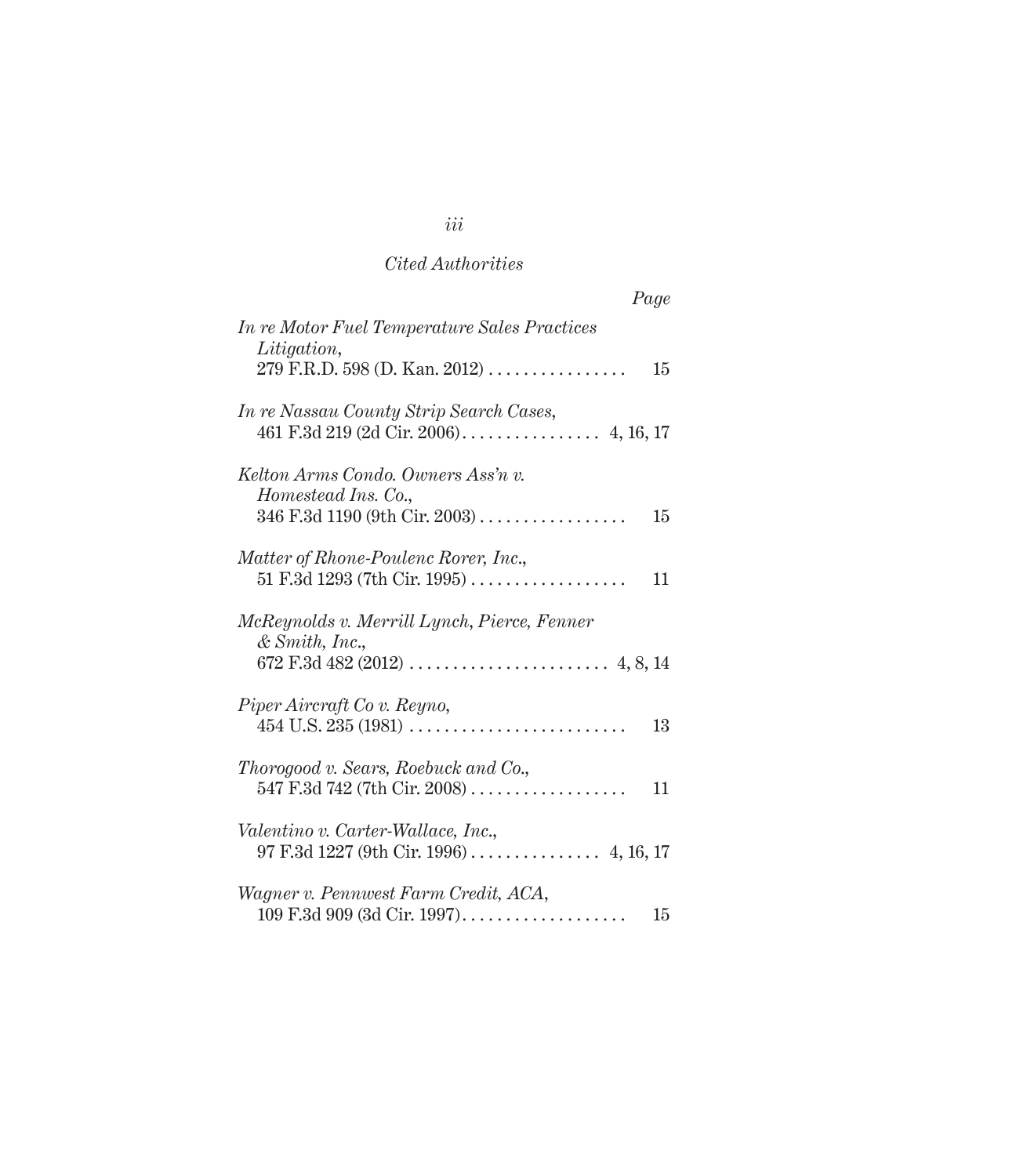| Page                                                       |  |
|------------------------------------------------------------|--|
| Walker v. O'Brien,<br>$216$ F.3d 626 (7th Cir. 2000)<br>15 |  |
| Wal-Mart Stores, Inc. v. Dukes et al.,                     |  |
| STATUTES AND OTHER AUTHORITIES                             |  |

| 15                                                                                                                                     |
|----------------------------------------------------------------------------------------------------------------------------------------|
| $\mathbf{1}$                                                                                                                           |
| 7                                                                                                                                      |
| S. Rep. No. 109-15 (2005), reprinted in 2005<br>$U.S.C.C.A.N. 3. \ldots \ldots \ldots \ldots \ldots \ldots \ldots \ldots \ldots$<br>12 |
| Advisory Committee Notes, Fed. R. Civ. P. 23<br>8                                                                                      |

*iv*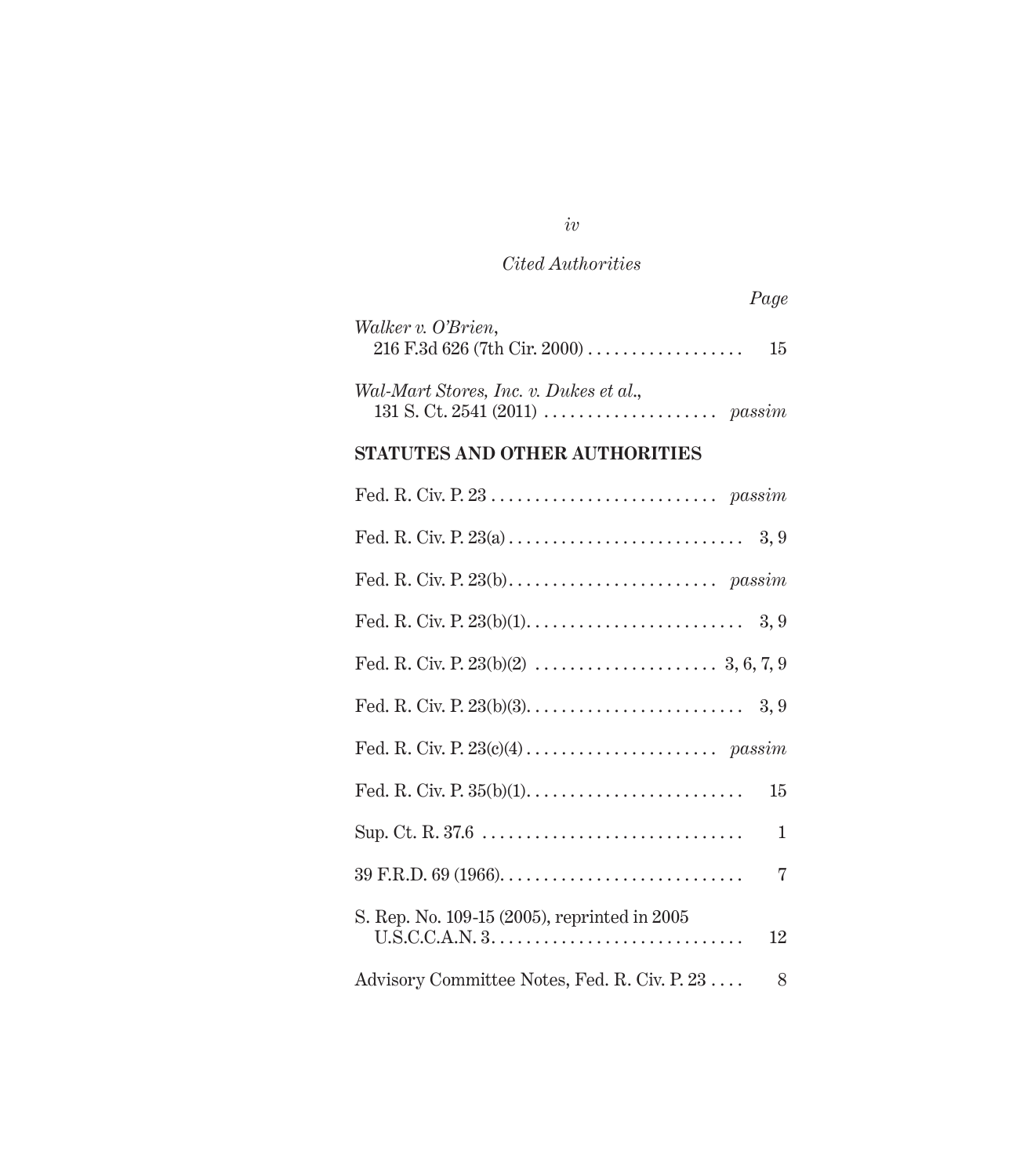|                                                                                                                                                                                                                                                                          | Page |
|--------------------------------------------------------------------------------------------------------------------------------------------------------------------------------------------------------------------------------------------------------------------------|------|
| Barbara J. Rothstein & Thomas E. Willging,<br>Federal Judicial Center, Managing<br>Class Action Litigation: A Pocket<br>Guide for Judges $6(2005)$                                                                                                                       | 10   |
| Barry F. McNiel, et al., Mass Torts and Class<br>Actions: Facing Increased Scrutiny, 167<br>F.R.D. 483 (updated $8/5/96$ )                                                                                                                                               | 11   |
| Bradley J. Bondi, Facilitating Economic<br>Recovery and Sustainable Growth<br>Through Reform the Securities Class-<br>Action System: Exploring Arbitration as<br>an Alternative to Litigation, 33 Harv. J.L.<br>& Pub. Pol'y 607 (Spring 2010) $\dots \dots \dots \dots$ | 12   |
| Charles Alan Wright, et al., Federal Practice<br>and Procedure, 7AA Fed. Prac. & Proc. Civ.                                                                                                                                                                              | 2, 9 |
| Evan H. Caminker, Precedent and Prediction:<br>The Forward-Looking Aspects of Inferior<br>Court Decisionmakng, 73 Tex. L.<br>$Rev. 1$ (November 1994)                                                                                                                    | 14   |
| Fred Misko, Jr. & Frank E. Goodrich, Managing<br>ComplexLitigation: ClassActions and Mass Torts,<br>48 Baylor L. Rev. 1001 (1996).                                                                                                                                       | 8-9  |
| Henry J. Friendly, Federal Jurisdiction:                                                                                                                                                                                                                                 | 11   |

*v*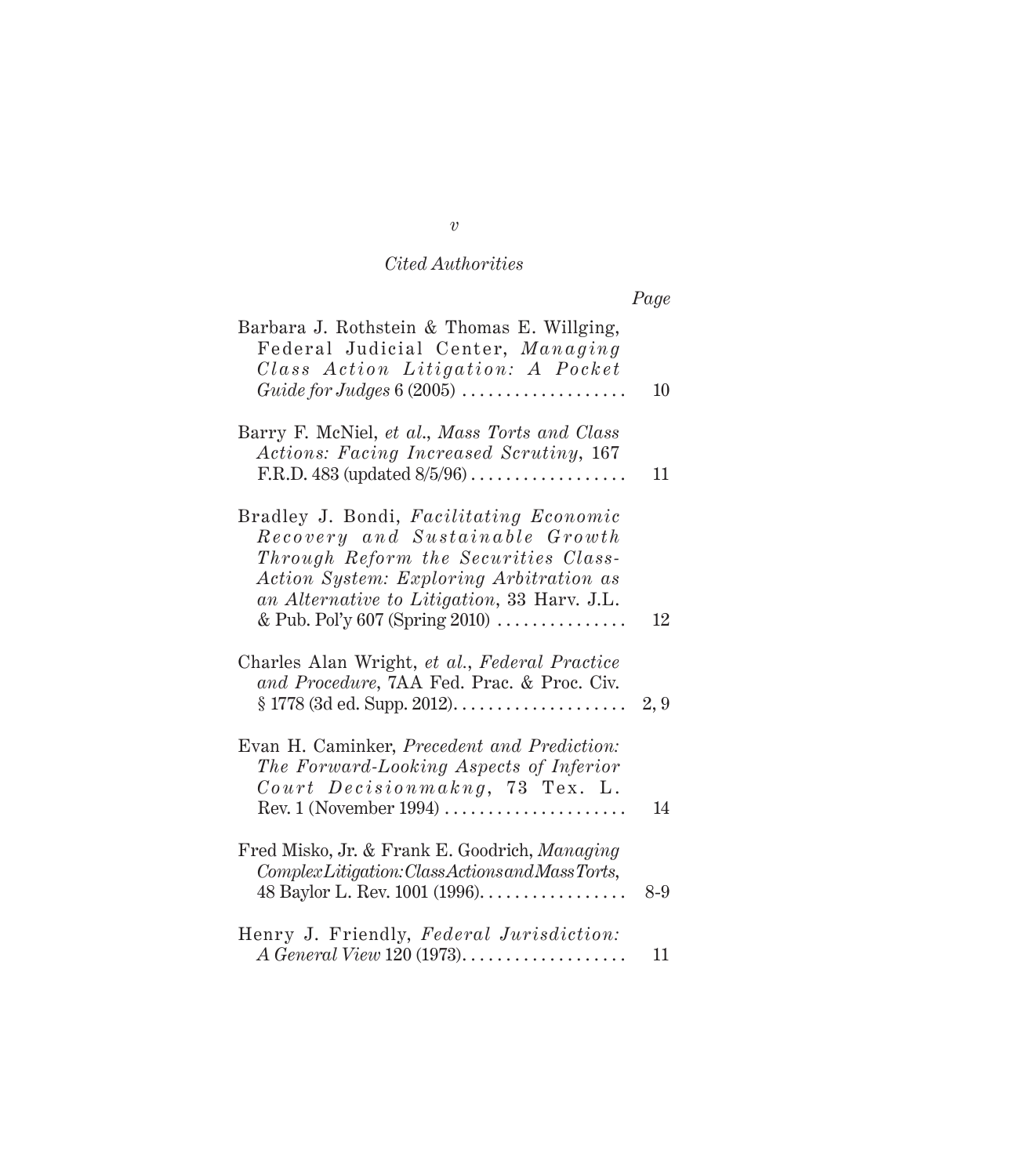|                                                                                                                                                                                                            | Page |
|------------------------------------------------------------------------------------------------------------------------------------------------------------------------------------------------------------|------|
| James Bohn & Stephen Choi, Fraud in<br>the New-Issues Market: Empirical<br>Evidence on Securities Class Actions,<br>144 U. Pa. L. Rev. $903 (1996)$                                                        | 11   |
| L. Elizabeth Chamblee, Unsettling Efficiency:<br>When Non-Class Aggregation of Mass<br>Torts Creates Second-Class Settlements,<br>65 La. L. Rev. 157 (Fall $2004)$                                         | 11   |
| Laura J. Hines, Challenging the Issue Class<br>Action End-Run, 52 Emory L.J. 709 (2003)                                                                                                                    | 4,8  |
| Mark Anchor Albert, Required Class, 32-JUN L.A.<br>Law. $38(2009)$                                                                                                                                         | 6    |
| Michael B. Barnett, The Plaintiffs' Bar<br>Cannot Enforce the Laws: Individual<br>Reliance Issues Prevent Consumer<br>Protection Classes in the Eighth Circuit,<br>$75$ Mo. L. Rev. $207$ (Winter $2010$ ) | 12   |
| Richard A. Nagareda, Class Certification in<br>the Age of Aggregate Proof, 84 N.Y.U.L.                                                                                                                     |      |
| Robert G. Bone & David S. Evans, Class<br>Certification and the Substantive Merits, 51<br>Duke L.J. 1251 (2002)                                                                                            | 10   |

## *vi*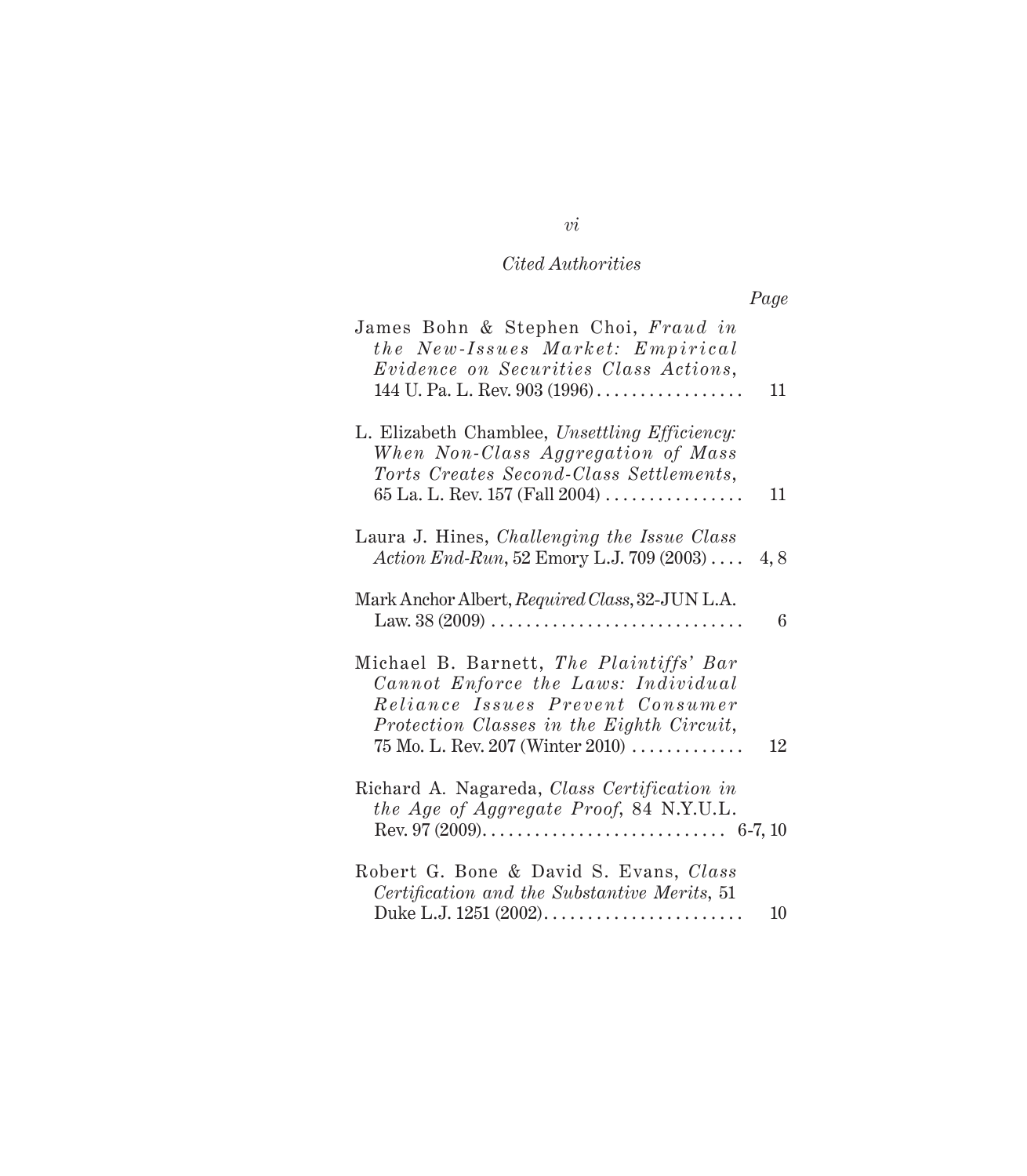*Page*

| Thomas E. Willging & Shannon R. Wheatman,<br>Attorney Choice of Forum in Class Action<br>Litigation: What Difference Does It Make?, 81<br>Notre Dame L. Rev. $591 (2006) \ldots \ldots \ldots \ldots$ | 10 |
|-------------------------------------------------------------------------------------------------------------------------------------------------------------------------------------------------------|----|
| Thomas E. Willging, et al., Empirical Study<br>of Class Actions in Four Federal District                                                                                                              |    |

*vii*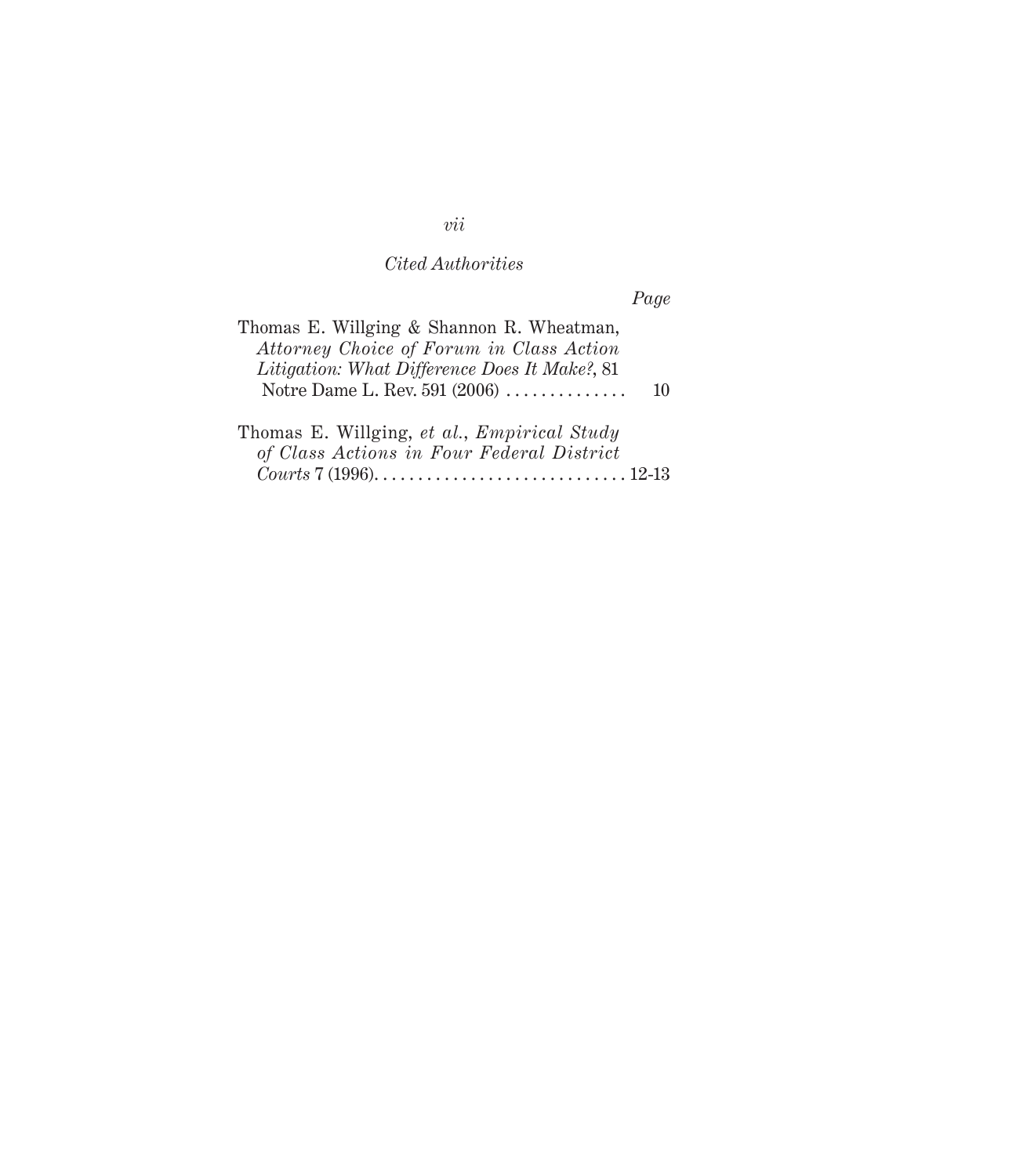#### **INTEREST OF** *AMICUS CURIAE* **DRI1**

DRI – The Voice of the Defense Bar ("DRI") is an international organization comprised of more than 22,000 attorneys defending businesses and individuals in civil litigation. DRI is committed to enhancing the skills, effectiveness, and professionalism of defense attorneys around the globe. Therefore, DRI seeks to address issues germane to defense attorneys, to promote the role of the defense attorney, and to improve the civil justice system in America. DRI has long been a voice in the ongoing effort to make the civil justice system more fair, efficient, and – where national issues are involved – consistent. To promote these objectives, DRI participates as *amicus curiae* in cases such as this that raise issues of importance to its membership and to the judicial system.

DRI's members are regularly called upon to defend their clients in class action suits, and this practical real-world experience informs DRI's view that the issue presented here is critically important to a proper interpretation of Federal Rule of Civil Procedure 23, and its provision allowing for issue classes. Increasingly, litigants defending class action lawsuits are faced with a trial or appellate court's approval of certification of a discrete sub-issue despite the fact that the claim as a whole does not satisfy the requirements of Rule 23(b). The

<sup>1.</sup> Pursuant to Supreme Court Rule 37.6, DRI certifies that no counsel for any party authored this brief, either in whole or in part, and that no entity or person, aside from DRI, its members, and its counsel, made a monetary contribution to the brief's preparation or submission. DRI further certifies that counsel of record for both parties received timely notice of DRI's intent to file this brief. The parties have consented to the filing of this brief.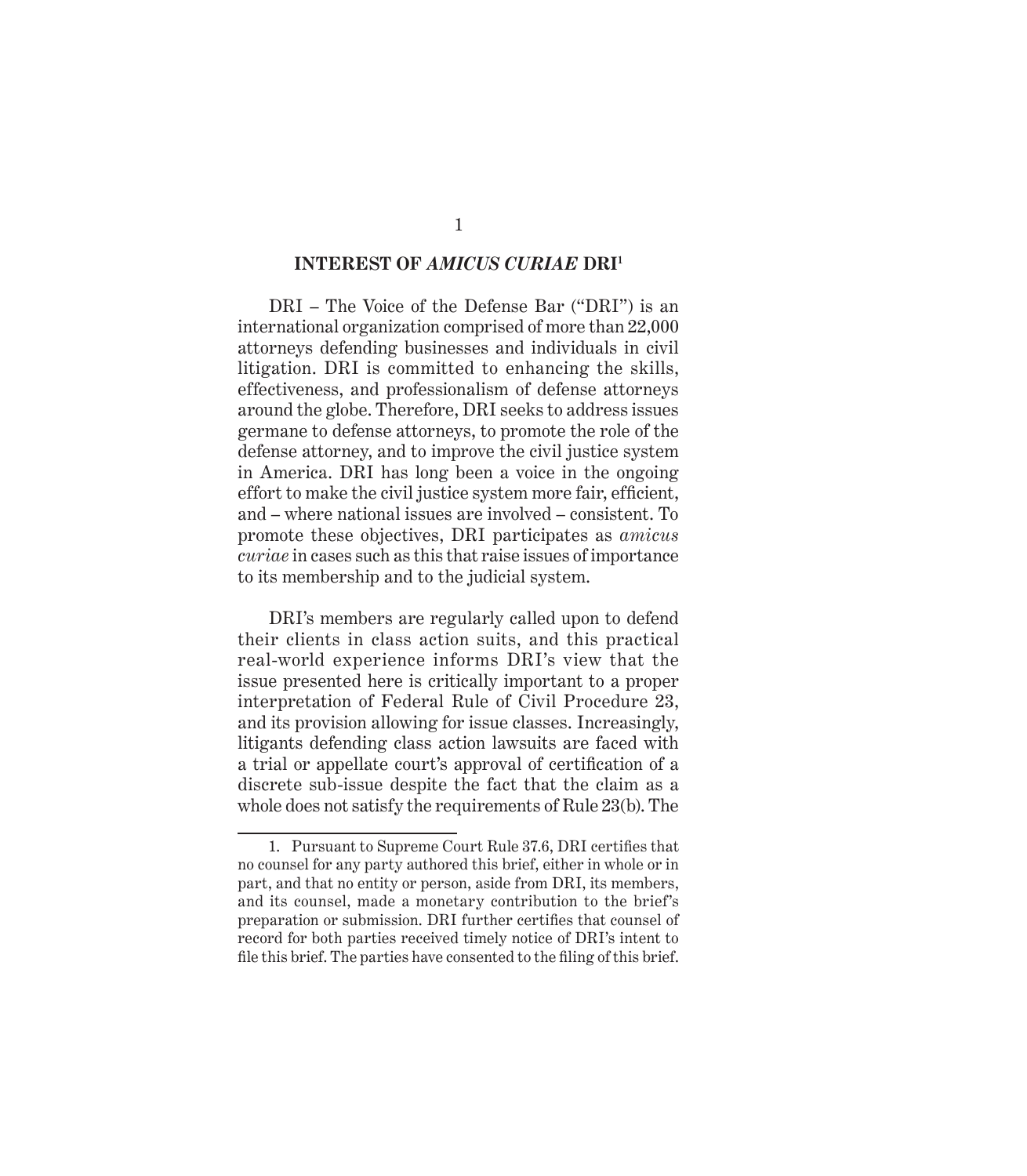Seventh Circuit's decision in this case will have a profound effect on businesses and individuals who may be subject to these types of suits as it authorizes a trial court to certify a proposed class under Federal Rule of Civil Procedure 23(c)(4) even where causation and remedy issues require individualized proofs. This will create the potential for abuse of the class action mechanism. Left unreviewed by this Court, the Seventh Circuit's decision could lead to the routine certification of a class action in every case where a common issue – no matter how small – exists; and this is true despite individual causation and remedy issues that prevent satisfaction of Rule 23(b), and thus should prevent certification at all. DRI has a strong interest in assuring that Rule  $23(c)(4)$  is not applied in a manner that allows courts to "sever issues until the remaining common issue predominates over the remaining individual issues[.]"*Castano v. American Tobacco Co*., 84 F.3d 734, 745 n. 21 (5th Cir. 1996). *See also* Charles Alan Wright, et al., *Federal Practice and Procedure*, 7AA Fed. Prac. & Proc. Civ. § 1778 (3d ed. Supp. 2012). Relieving plaintiffs of their burden under Rule 23(b) directly affects the fair, efficient, and consistent functioning of our civil justice system and, as such, is of vital interest to the members of DRI.

DRI also knows, as a result of the experience in defending class action litigation, of the need for clarification of the law regarding the proper interpretation of Rule 23(c)(4). DRI's members, like all of bench and bar, need guidance which is currently unavailable due to a circuit split. The Seventh Circuit's decision is but the most recent in a series of conflicting decisions issued by the appellate circuits. Compare *Castano v. American Tobacco Co*., 84 F.3d 734, 745 n 21 (5th Cir. 1996), with *Gates v. Rohm and*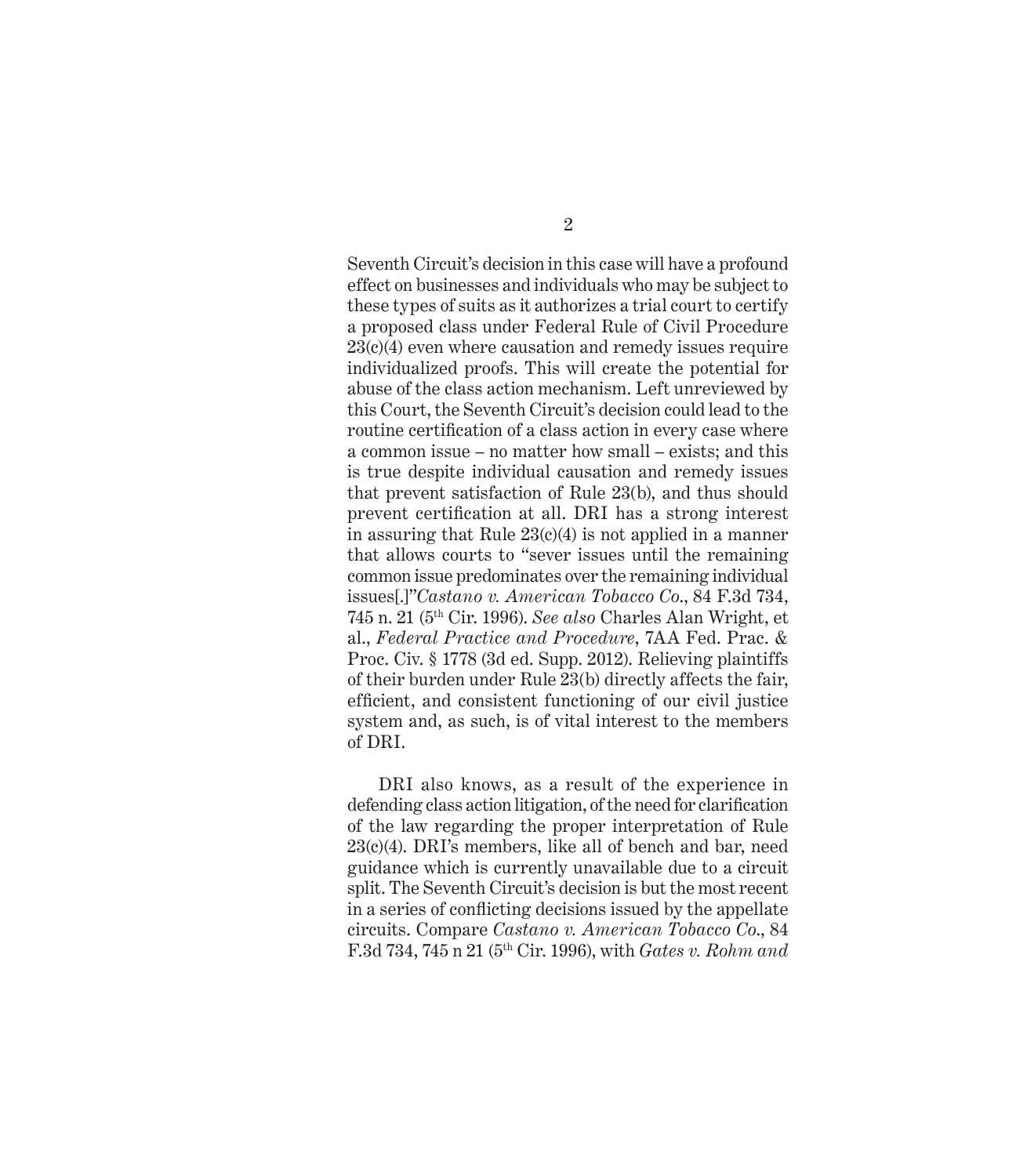*Haas Co*., 655 F.3d 255, 273 (3rd Cir. 2011). This split in the law results in forum shopping, and makes it difficult for lawyers to advise their clients regarding the risk of class action litigation or the likely outcome of such efforts. The current lack of clarity in the law of the "issue" class, as exemplified by the conflicting circuit court decisions, will be left even more muddied in the wake of the Seventh Circuit's decision if this Court denies certiorari. DRI has a strong interest in assuring that a uniform rule is adopted which maintains the viability of class action suits while safeguarding the Legislative requirement that a proposed class satisfy one of the subsections of Rule 23(b) before availing itself of class treatment.

#### **SUMMARY OF THE ARGUMENT**

"The class action is 'an exception to the usual rule that litigation is conducted by and on behalf of the individual named parties only.'" *Wal-Mart Stores, Inc. v. Dukes*, 131 S.Ct. 2541, 2550 (2011), quoting *Califano v. Yamasaki*, 442 U.S. 682, 700-701 (1979). It is for this precise reason that the drafters enacted a rule with stringent prerequisites a proposed class must satisfy in order to avail itself of class treatment. Fed. R. Civ. P. 23. Under Federal Rule of Civil Procedure 23, no class may be certified unless it satisfies the four prerequisites of subsection (a), and fits within one of the three class action types set forth in subsection (b). *Amchem Products, Inc. v. Windsor*, 521 U.S. 591, 614 (1997) ("[i]n addition to satisfying Rule 23(a)'s prerequisites, parties seeking class certification *must* show that the action is maintainable under Rule 23(b)(1), (2), or (3).") (emphasis added).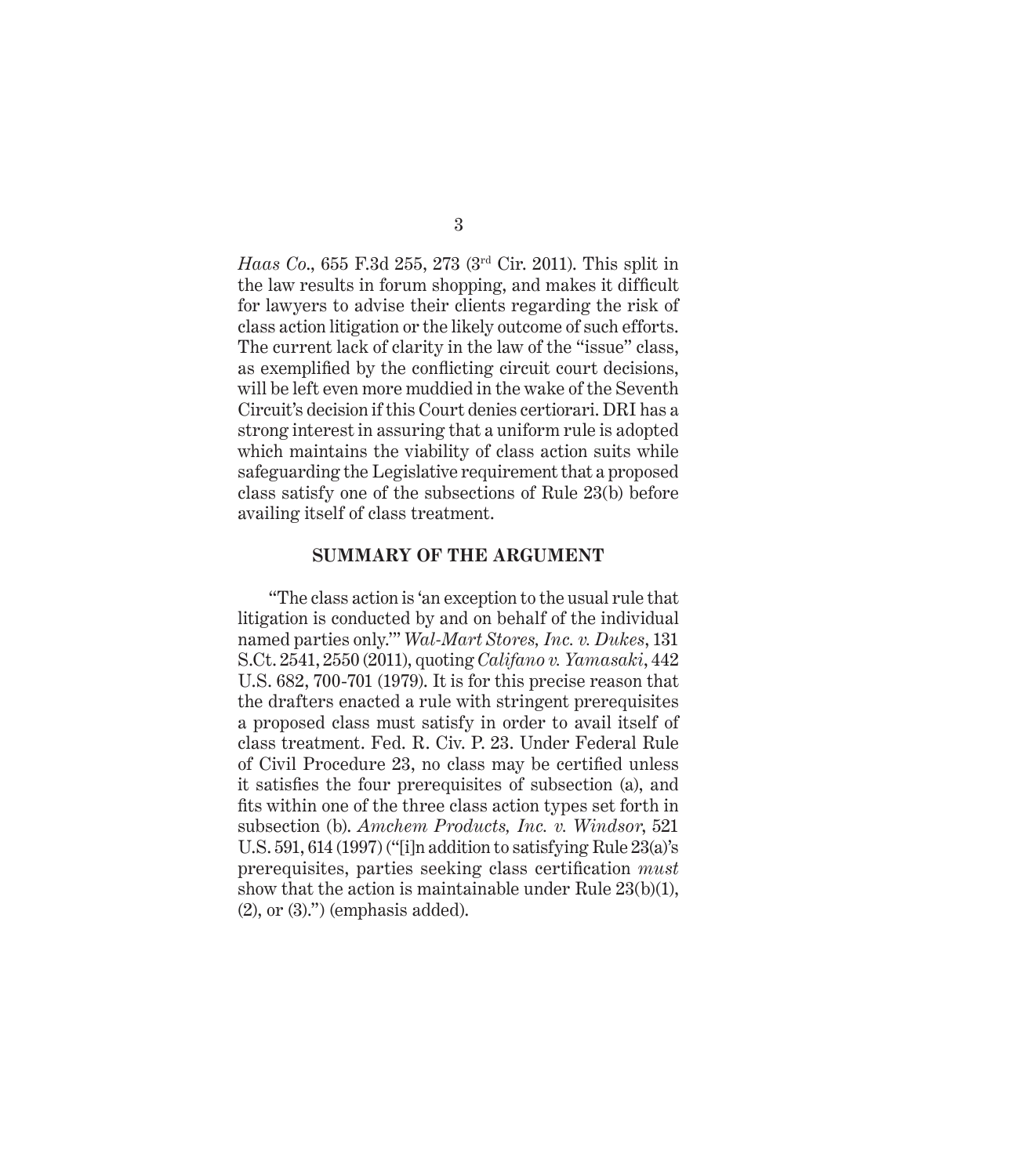The Seventh Circuit adopted an approach that dispensed with the requirements of Rule 23(b) and permitted plaintiffs with factually distinct claims to proceed together as an "issue" class to determine disparate impact. *McReynolds v. Merrill Lynch*, *Pierce, Fenner & Smith*, 672 F.3d 482 (2012). And it did so under the rubric of Rule  $23(c)(4)$  – a provision which legal scholars have deemed to be a mere "housekeeping provision" authorizing bifurcation of the common and individual issues in a class action that has been properly certified under Rule 23(b). Laura J. Hines, *Challenging the Issue Class Action End-Run*, 52 Emory L.J. 709, 752-63 (2003). See, e.g., *Castano v. Am. Tobacco Co.*, 84 F.3d 734, 745 n. 21 (5<sup>th</sup> Cir. 1996). Neither the text nor purpose of Rule 23 supports use of subsection (c)(4) as a way to circumvent compliance with subsection (b). Nor can this result be squared with this Court's recent pronouncement in *Dukes*, which declined to certify one of the largest employment class actions in history on disparate impact claims strikingly similar to those present here. *Dukes*, *supra*, at 2556-57.

Regardless of the outcome, now is the time for this Court to rule on this significant issue. The federal circuit courts of appeal that have addressed this issue have reached inconsistent results, with three different viewpoints emerging. Compare *Valentino v. Carter-Wallace, Inc*., 97 F.3d 1227, 1234 (9th Cir. 1996); *In re Nassau County Strip Search Cases*, 461 F.3d 226 (2nd Cir. 2006), with *Castano v. American Tobacco Co*., 84 F.3d 734, 745 n. 21 (5th Cir. 1996); and *Gates v. Rohm and Haas Co*., 655 F.3d 255, 273 ( $3<sup>rd</sup>$  Cir. 2011). The conflicting decisions leave both bench and bar with no clear directive on how to interpret Rule 23(c)(4) when faced with a proposed class action. In addition, the split in the circuits leads to forum

4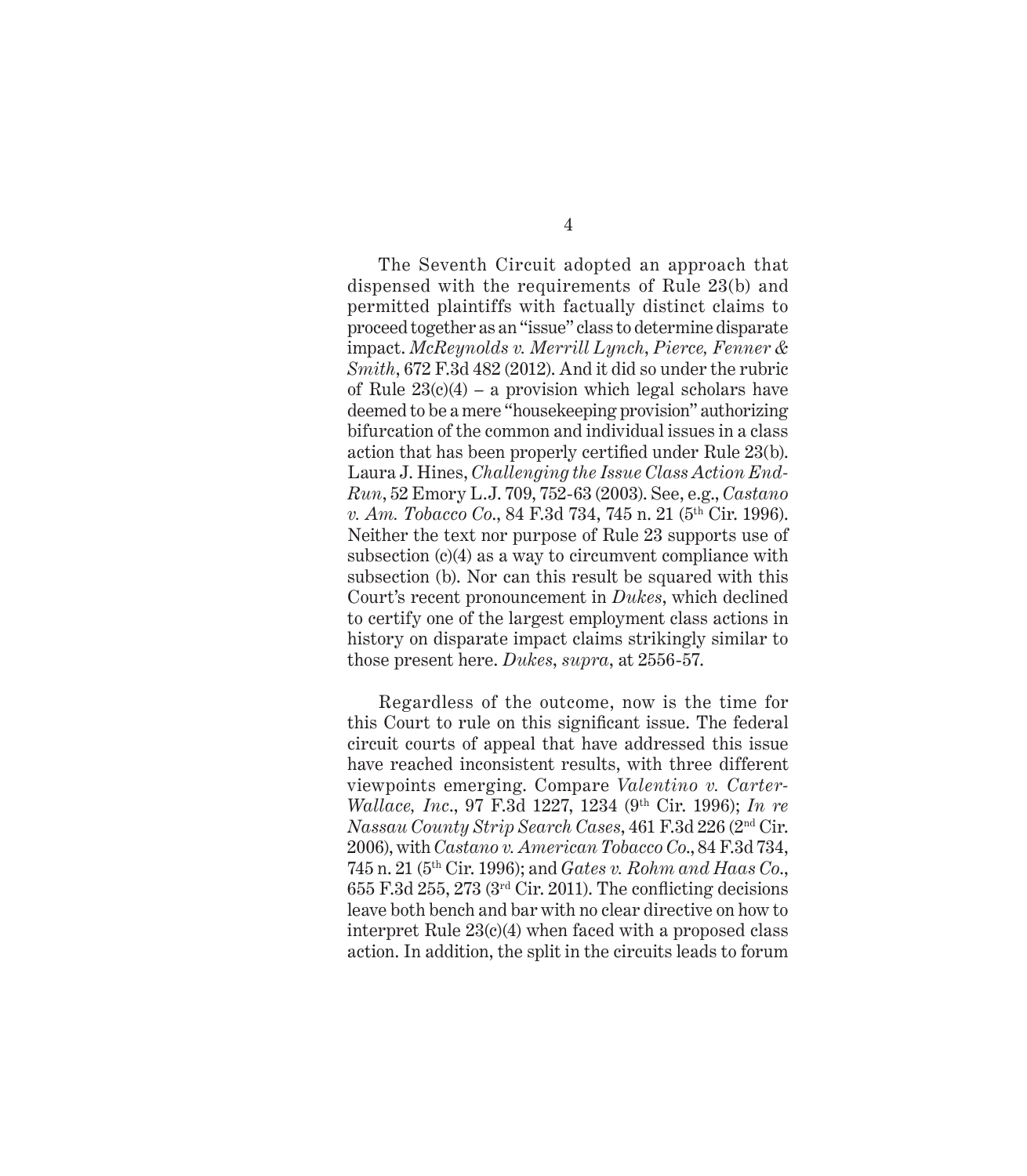shopping. This Court should therefore grant review to resolve the disagreement among the circuits and provide guidance on whether a class action brought as an issue class under Rule  $23(c)(4)$  can be certified even when class members cannot fit their claim into one of the types of class actions identified in Rule 23(b).

Left intact, the Seventh Circuit's precedent-setting error threatens to increase exponentially the alreadyextortionate settlement pressures that class defendants confront. Opportunistic plaintiffs using the Seventh Circuit's decision as a roadmap will find it easier to convert a simple lawsuit into a class action by pointing to a single common issue shared by numerous plaintiffs. This, in turn, will invite a significant upswing in the opportunistic filing of abusive class actions with their devastating consequences for businesses, their owners, employees, customers, and the judicial system.

This case provides this Court a suitable vehicle for addressing the interplay between Rule 23(b) and (c)(4) – an issue on which this Court has not yet spoken. It provides the Court with occasion to address the limits that the Federal Rules of Civil Procedure places on class actions. And it allows the Court to ensure that both district and appellate courts safeguard and enforce an interpretation limiting class treatment to situations in which a single trial will resolve issues shared by all class members.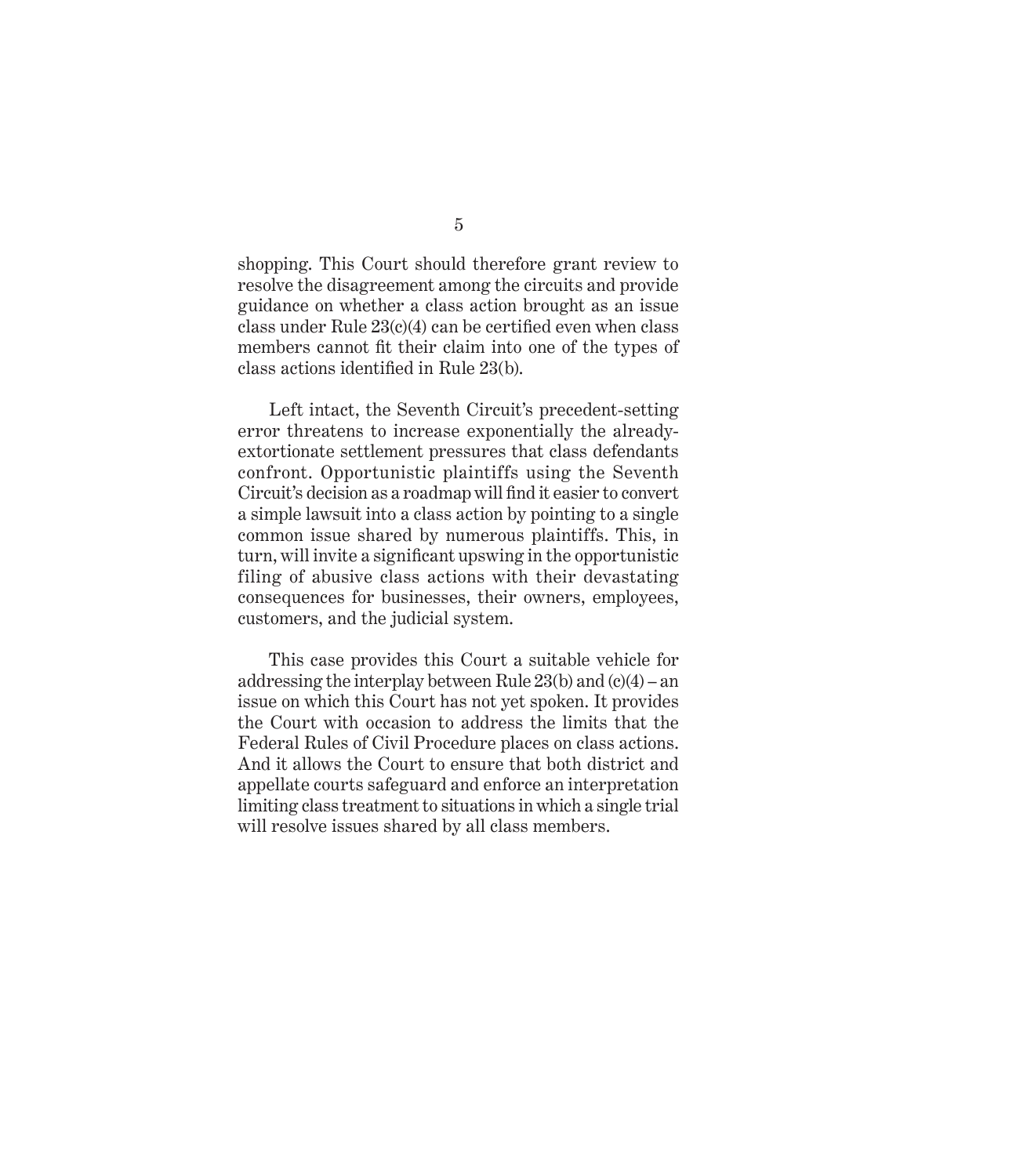#### **ARGUMENT**

**This Case Presents The Court With An Opportunity To Resolve Confl icting Circuit Decisions And Clarify That The "Issue Class" Provision Of Federal Rule Of Civil Procedure 23(C)(4) Cannot Be Used As A Means To Certify Distinct Sub-Issues Of A Class Unable To Satisfy Rule 23(b).**

#### **A. Federal Rule of Civil Procedure 23(c)(4) does not authorize certifi cation of an issue class unable to satisfy Rule 23(b).**

In requiring a proposed class action to fit within one. of three expressly enumerated "types" or "categories," the drafters sought to "strike a balance between the desirability of classwide adjudication and the interests of class members to pursue claims separately or not at all." Mark Anchor Albert, *Required Class*, 32-JUN L.A. Law. 38, 40 (2009). The second of the three class types, and the one the African-American financial advisors relied on to certify their race discrimination case, permits class treatment only when "the party opposing the class has acted or refused to act on grounds that apply generally to the class, so that final injunctive relief or corresponding declaratory relief is appropriate respecting the class as a whole[.]" Fed. R. Civ. P. 23(b)(2). The "key" to Rule 23(b) (2), as this Court has recognized, is "the indivisible nature of the injunctive or declaratory remedy warranted – the notion that the conduct is such that it can be enjoined or declared unlawful only as to all of the class members or as to none of them." *Wal-Mart Stores, Inc. v. Dukes et al*., 131 S.Ct. 2541, 2557 (2011), quoting Richard A*.*  Nagareda, *Class Certification in the Age of Aggregate*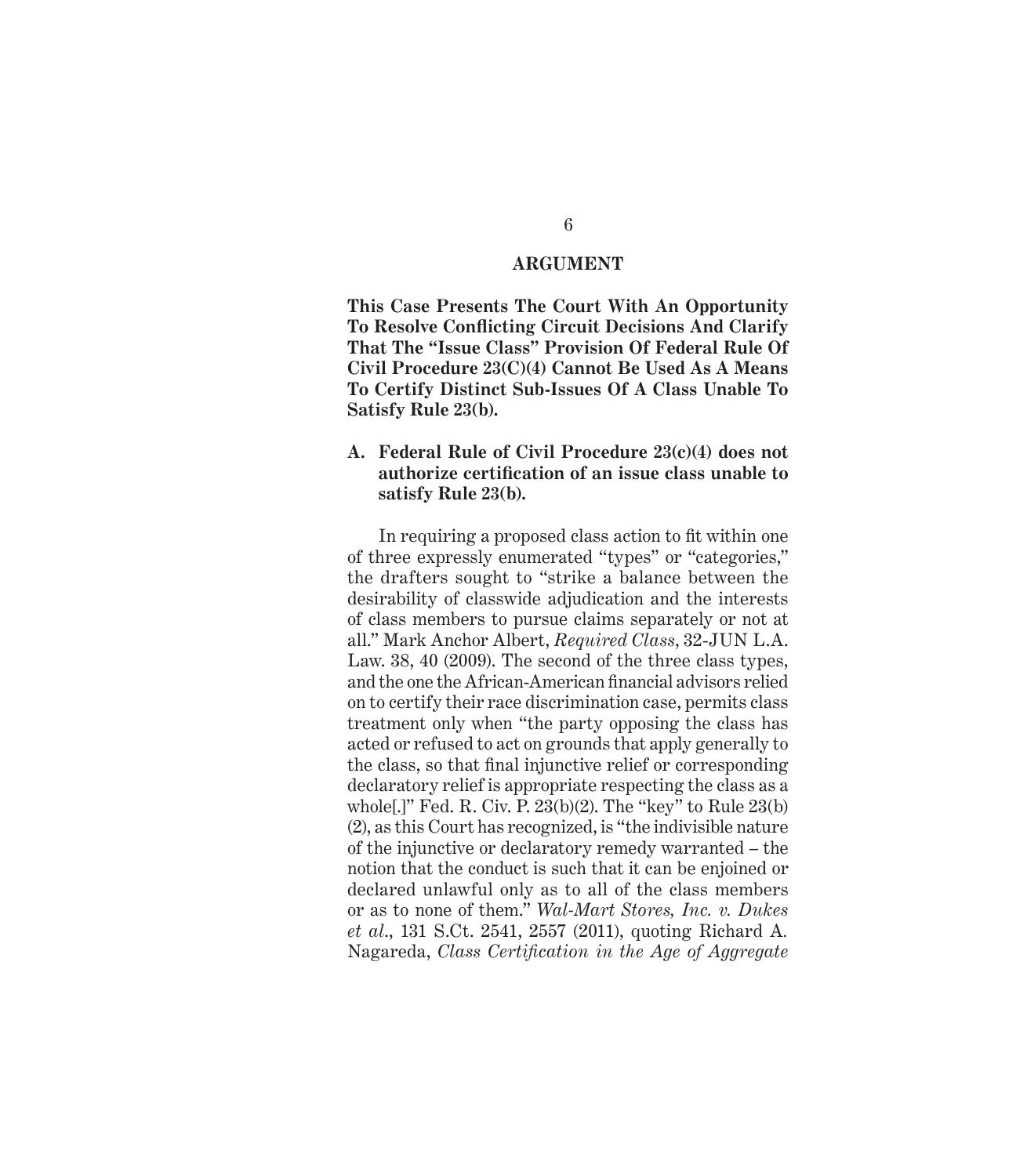*Proof*, 84 N.Y.U.L. Rev. 97, 132 (2009). Accordingly, Rule 23(b)(2) does not permit class treatment "when each class member would be entitled to an individualized award of money damages." *Dukes*, *supra*, at 2557. See also 39 F.R.D. 69, 102 (1966) (noting that Rule 23(b)(2) "does not extend to cases in which the appropriate final relief relates exclusively or predominantly to money damages."). Stated another way, the "underlying premise of the (b)(2) class" is that "its members suffer from a common injury properly addressed by class-wide relief." *Allison v. Citgo Petroleum Corp.*, 151 F.3d 402, 413 (5<sup>th</sup> Cir. 1998). That premise "begins to break down when the class seeks to recover back pay or other forms of monetary relief to be allocated based on individual injuries." *Id*.

It is for this reason – that resolution of a claim would require individuated causation and remedy determinations – that this Court in *Dukes* reversed the Ninth Circuit's decision to certify arguably the largest employment class action in history. *Dukes*, *supra*, at 2556- 57. The *Dukes* Court noted that a challenge to a national policy that delegates discretion to local supervisors over employment matters is unworkable as a class action – in fact, it is "just the opposite" of that required for a class action. *Id*. at 2554. The challenged policy in *Dukes* bears striking similarities to the policies challenged by the black financial advisors here, which afford discretion to financial advisors to "team" up with others, and to management to reallocate the accounts of departing advisors. But in a stunning departure from *Dukes*, the Seventh Circuit certified an injunction class under Rule  $23(b)(2)$ , fully mindful that "should the claim of disparate impact prevail in the class-wide proceeding, hundreds of separate trials may be necessary to determine which class members were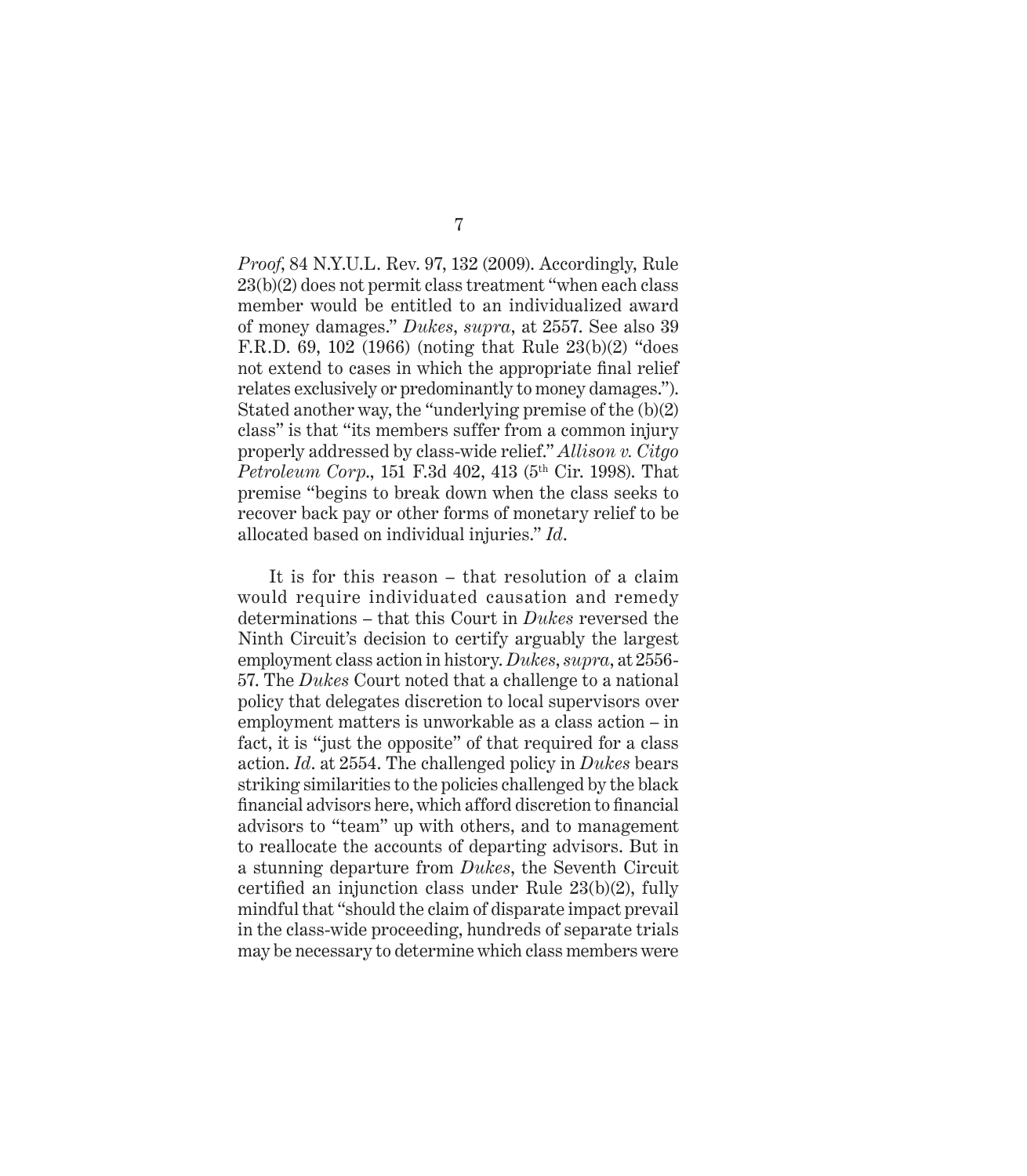actually adversely affected by one or both of the practices and if so what loss each class member sustained[.]"672 F.3d at 491. The Seventh Circuit did so by invoking the "issue" class procedure of Rule 23(c)(4), allowing a class action to proceed on the question of whether the acts of discretion authorized by the challenged policies have a racially disparate impact on the minority financial advisors.

Contrary to the Seventh Circuit's decision, Rule 23(c)(4) cannot be used to manufacture Rule 23(b) class certification. Subsection (c)(4) provides that "[w]hen appropriate, an action may be brought or maintained as a class action with respect to particular issues." Fed. R. Civ. P. 23(c)(4). The scant Advisory Committee notes on this statutory provision signal its minimal importance in the overall statutory scheme. Advisory Committee Notes, Fed. R. Civ. P. 23. Indeed, legal scholars have recognized that Rule 23(c)(4) is to be read as a "housekeeping provision" authorizing bifurcation of the common and individual issues in a class action that has been properly certified under Rule 23(b), rather than as creating an additional type of class action. Laura J. Hines, *Challenging the Issue Class Action End-Run*, 52 Emory L.J. 709, 752-63 (2003). See, e.g., *Castano v. Am. Tobacco Co*., 84 F.3d 734, 745 n. 21 (5th Cir. 1996). But the Seventh Circuit used Rule 23(c) (4) to certify an "issue class" even though the need for individual relief determinations made certification under Rule 23(b) improper. *Dukes*, *supra*.

Left unreviewed by this Court, the Seventh Circuit's opinion provides opportunistic plaintiffs with a "trump card" to manufacture Rule 23(b) certification – the "issue class." Because identification of a common issue is a requirement easily met in most cases, Fred Misko, Jr.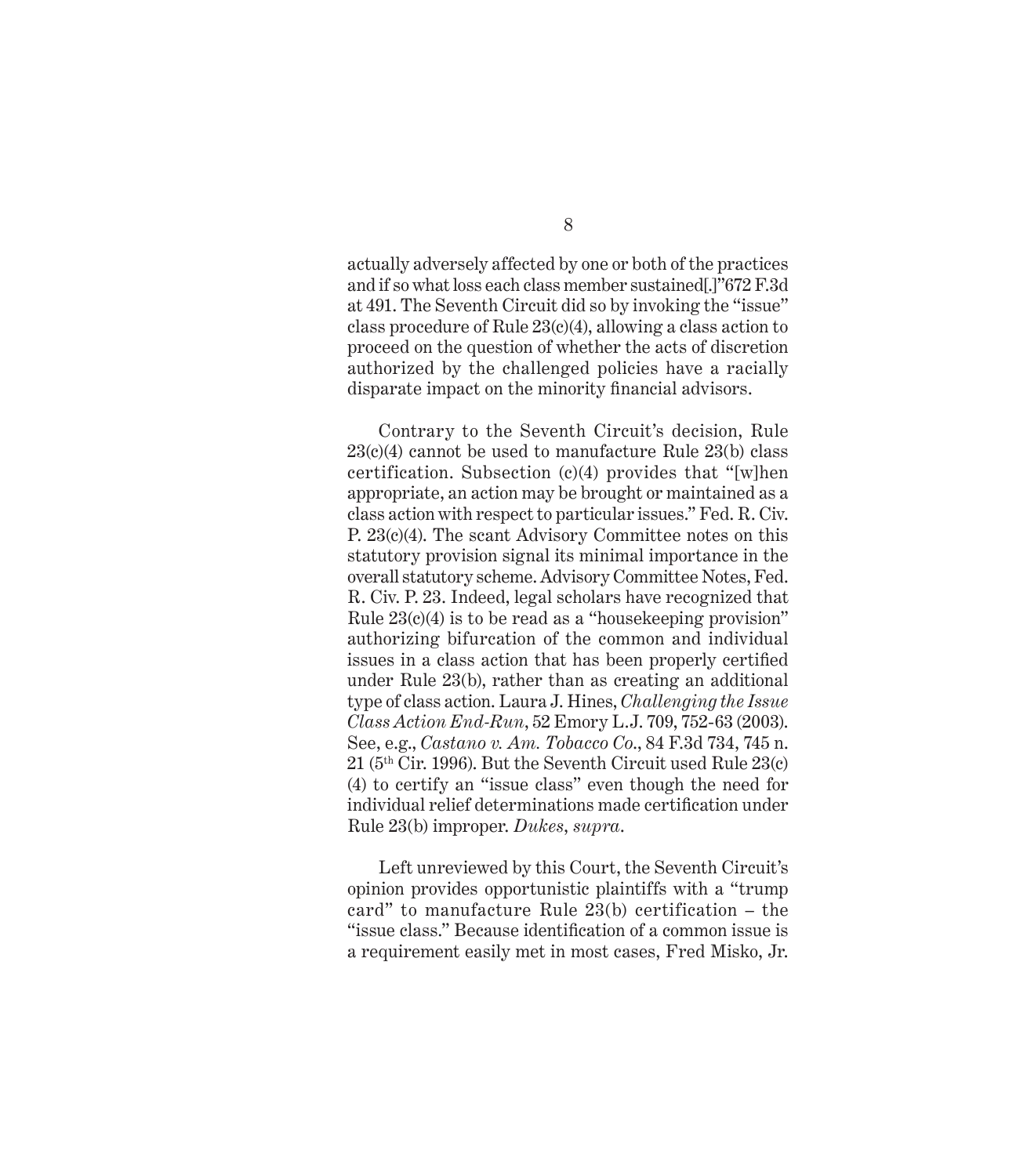& Frank E. Goodrich, *Managing Complex Litigation: Class Actions and Mass Torts*, 48 Baylor L. Rev. 1001, 1010-11 (1996), certification of a class action under Rule 23(c)(4) by cherry-picking one or more common questions (even though individual questions predominate for the claim as a whole) could become nearly automatic. A court could "sever issues until the remaining common issue predominates over the remaining individual issues," thus "eviscerat[ing] the predominance requirement." *Castano*, 84 F.3d at 745 n. 21. See also Charles Alan Wright, et al., *Federal Practice and Procedure*, 7AA Fed. Prac. & Proc. Civ. § 1778 (3d ed. Supp. 2012) (recognizing this possibility). This is not what the drafters intended when Rule 23(c)(4) was enacted. Nor is it consistent with this Court's prior decisions. *Amchem Products, Inc. v. Windsor*, 521 U.S. 591, 614 (1997) ("[i]n addition to satisfying Rule 23(a)'s prerequisites, parties seeking class certification *must* show that the action is maintainable under Rule 23(b)(1),  $(2)$ , or  $(3)$ .") (emphasis added).

Cases that involve varying individual proof of causation and injury generally are not workable as class actions because the individual issues overwhelm the common issues. Fed. R. Civ. P. 23(a); *Amchem*, *supra*, at 620; *Hohider v. UPS, Inc*., 574 F.3d 169, 195-96 (3rd Cir. 2009). And that rule makes sense from a practical standpoint. The class mechanism saves the parties and the court time and resources when the issues are largely common and so one trial can resolve many claims at once while still satisfying our constitutional standards for due process. But once a class is certified despite the need for as many as a hundred or more separate trials, it becomes a litigation nightmare for the parties and the courts. The Seventh Circuit's decision invites courts to disregard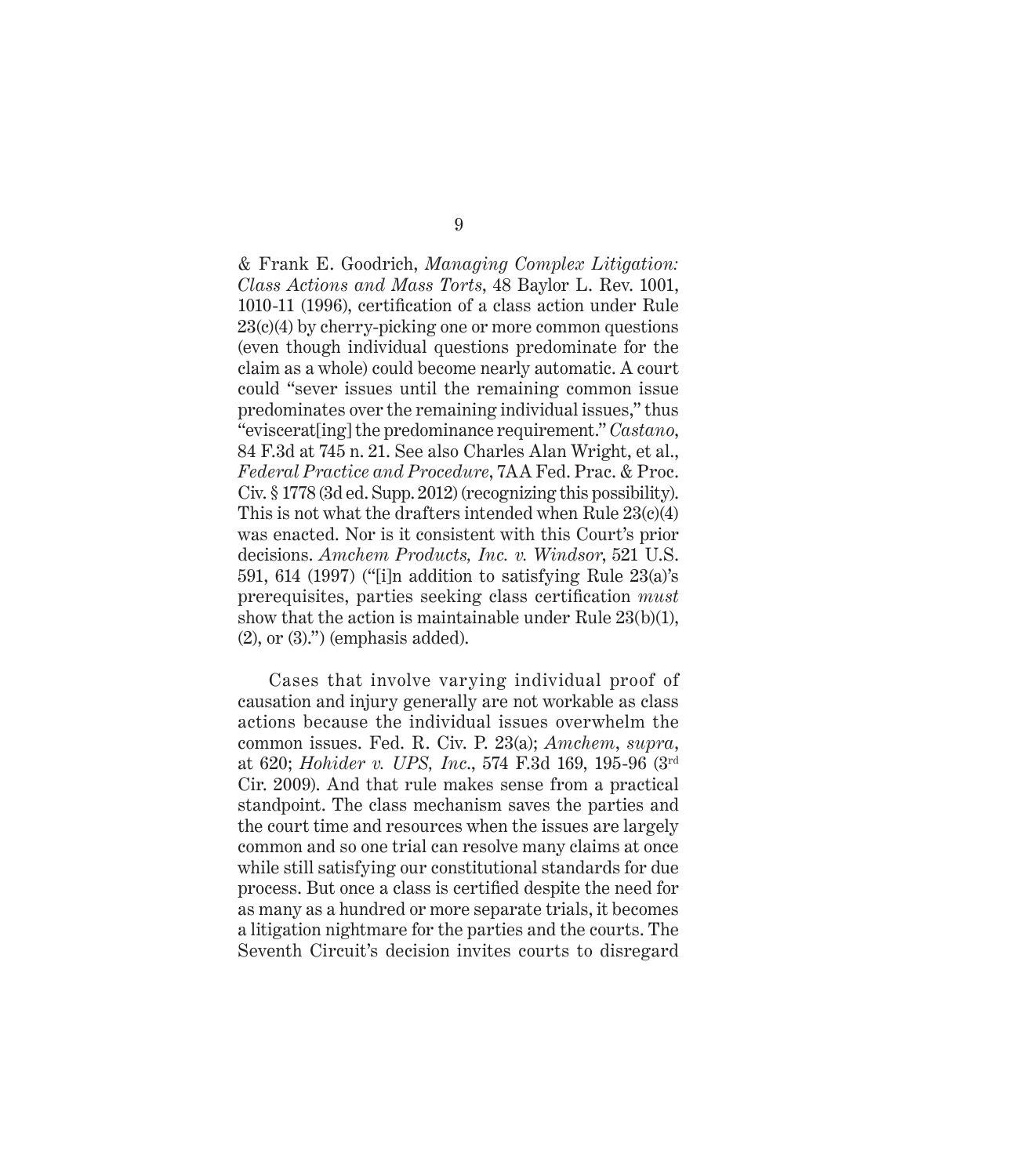such individual issues on the theory that an issue class is preferable over individual actions. Such a decision, which clashes with the clear text of Rule 23 and this Court's philosophy in *Dukes*, is properly reviewed by this Court. Absent review, the Seventh Circuit's decision will simply exacerbate the already-existing split among the appellate circuits that have addressed the issue.

#### **B. "Issue" classes like the one permitted by the Seventh Circuit's decision produce all of the problems attendant of abusive class actions but none of the benefi ts.**

Even in the usual course, "the vast majority of certified class actions settle, most soon after certification." Robert G. Bone & David S. Evans, *Class Certification and the Substantive Merits*, 51 Duke L.J. 1251, 1291-1291 (2002)  $(\text{``[E]}$ mpirical studies...confirm what most class action lawyers know to be true[.]"); see also *Nagareda*, *supra*, at 99 ("With vanishingly rare exception, class certification [leads to] settlement, not full-fledged testing of the plaintiffs' case by trial."); Thomas E. Willging & Shannon R. Wheatman, *Attorney Choice of Forum in Class Action Litigation: What Difference Does It Make?*, 81 Notre Dame L. Rev. 591, 647 (2006) ("[A]lmost all certified class actions settle."). Indeed, a 2005 study conducted by the Federal Judicial Center found that roughly 90% of the suits under review that were filed as class actions settled after certification. Barbara J. Rothstein & Thomas E. Willging, Federal Judicial Center, *Managing Class Action Litigation: A Pocket Guide for Judges* 6 (2005). This is because class actions place defendants in the untenable position of betting the company on the outcome of a trial. Defendants, unwilling to roll the dice, are placed under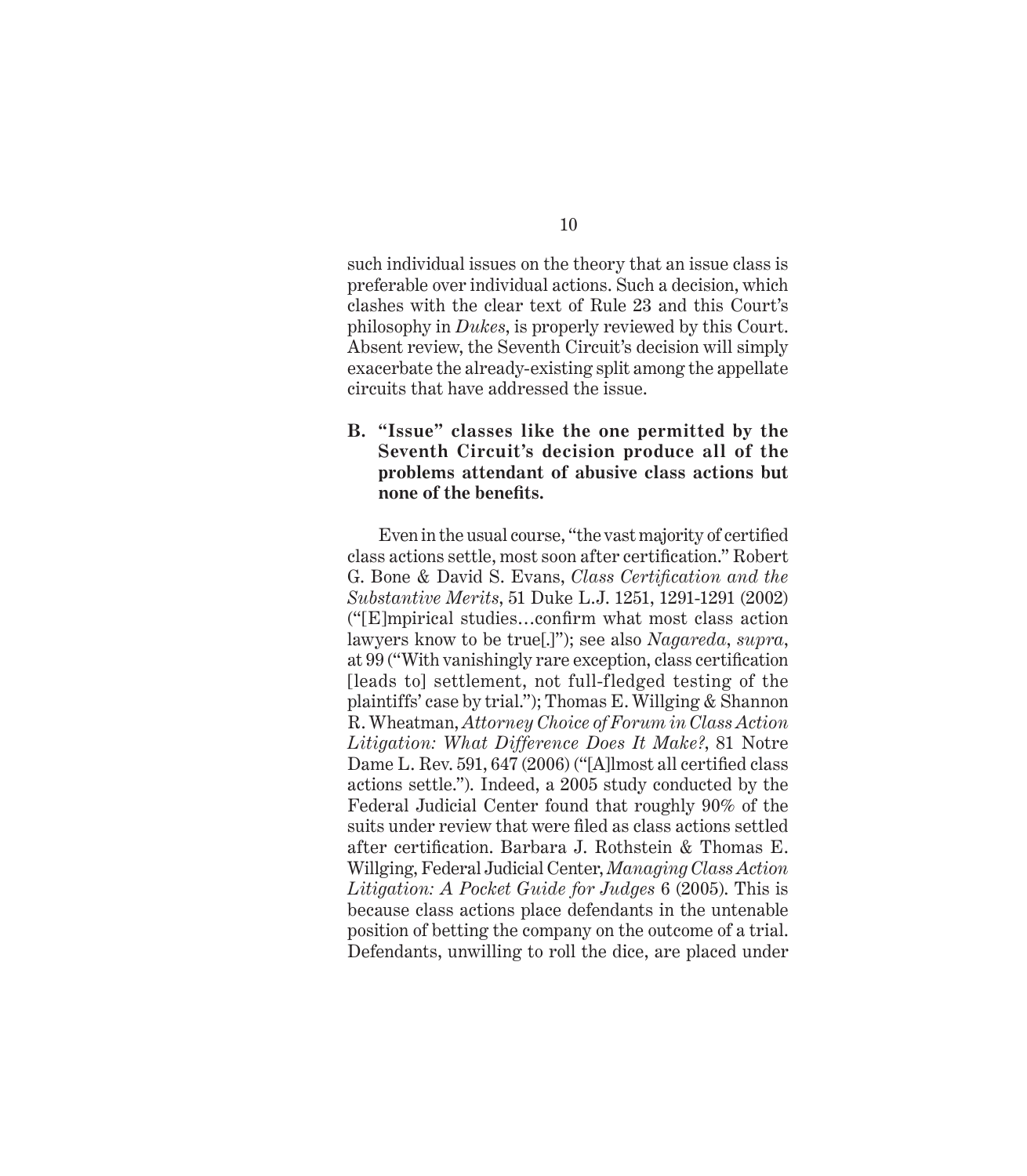intense pressure to settle, even if an adverse judgment seems "improbable." See *Thorogood v. Sears, Roebuck and Co*., 547 F.3d 742, 745 (7th Cir. 2008); *Matter of Rhone-Poulenc Rorer, Inc.*, 51 F.3d 1293, 1298 (7<sup>th</sup> Cir. 1995). See also Barry F. McNiel, *et. al*., *Mass Torts and Class Actions: Facing Increased Scrutiny*, 167 F.R.D. 483, 489-90 (updated 8/5/96). Fear of negative publicity is also a motivating factor to settle even weak class claims. L. Elizabeth Chamblee, *Unsettling Efficiency: When Non-Class Aggregation of Mass Torts Creates Second-Class Settlements*, 65 La. L. Rev. 157, 222 (Fall 2004).

The Seventh Circuit's holding in this case, if left uncorrected by this Court, will only exacerbate these problems and proliferate more of these "blackmail settlements." *Rhone*, *supra* at 1298, citing Henry J. Friendly, *Federal Jurisdiction: A General View* 120 (1973). In short, the Seventh Circuit's opinion that Rule 23(c)(4) provides a basis to certify an issue class that does not satisfy Rule 23(b) will allow abusive class actions to progress more easily to certification  $-$  and legally unwarranted settlement. And the enhanced promise of a pay-off would trigger the filing of many more lawsuits, including "strike suits" brought by opportunistic plaintiffs' attorneys to obtain "the defendants' cost savings from avoiding the litigation, distraction, and reputation costs of responding to the plaintiffs' complaint" rather than the true worth of the claim. James Bohn & Stephen Choi, *Fraud in the New-Issues Market: Empirical Evidence on Securities Class Actions*, 144 U. Pa. L. Rev. 903, 970 (1996).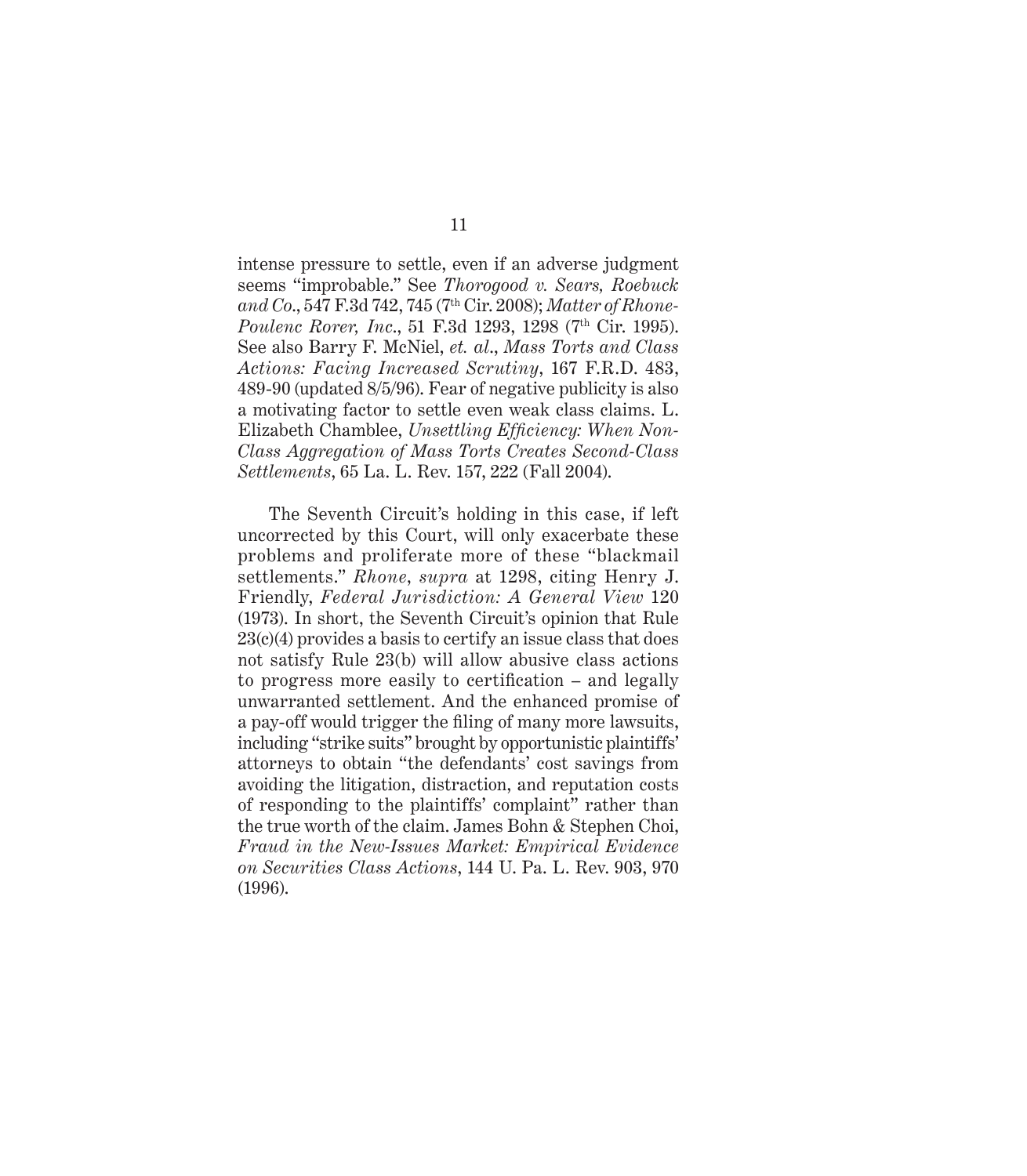The strain this places on the individuals and businesses that DRI's members are regularly called on to defend cannot be overstated. Even before the Seventh Circuit's decision in this case, the attendant costs of a major lawsuit could sound the death knell for new companies and those suffering under today's current economic climate. Bradley J. Bondi, *Facilitating Economic Recovery and Sustainable Growth Through Reform the Securities Class-Action System: Exploring Arbitration as an Alternative to Litigation*, 33 Harv. J.L. & Pub. Pol'y 607, 612 (Spring 2010). But the Seventh Circuit's recent decision gives even more power in upfront settlement discussions to plaintiffs whose claims might require individualized causation and remedy determinations. "Such leverage can essentially force corporate defendants to pay ransom…" S. Rep. No. 109-15, 17 20-21 (2005), reprinted in 2005 U.S.C.C.A.N. 3, 21; Michael B. Barnett, *The Plaintiffs' Bar Cannot Enforce the Laws: Individual Reliance Issues Prevent Consumer Protection Classes in the Eighth Circuit*, 75 Mo. L. Rev. 207, 208 (Winter 2010). And the ripple effects of these exorbitant settlements will be felt throughout the economy. The costs of settlements are, at least partially, inevitably passed on to consumers in some form or another.

But there will be additional victims, too, if issue classes may be certified under Rule  $23(c)(4)$  irregardless of Rule 23(b). The Seventh Circuit's approach will place a robust strain on the courts and judges called on to adjudicate these "issue" class claims. It is well-understood that class action litigation consumes more judicial resources than individual litigation. In fact, one study found that class actions consume almost five times more judicial time and resources than non-class civil actions. Thomas E. Willging, et. al., *Empirical Study of Class Actions in Four*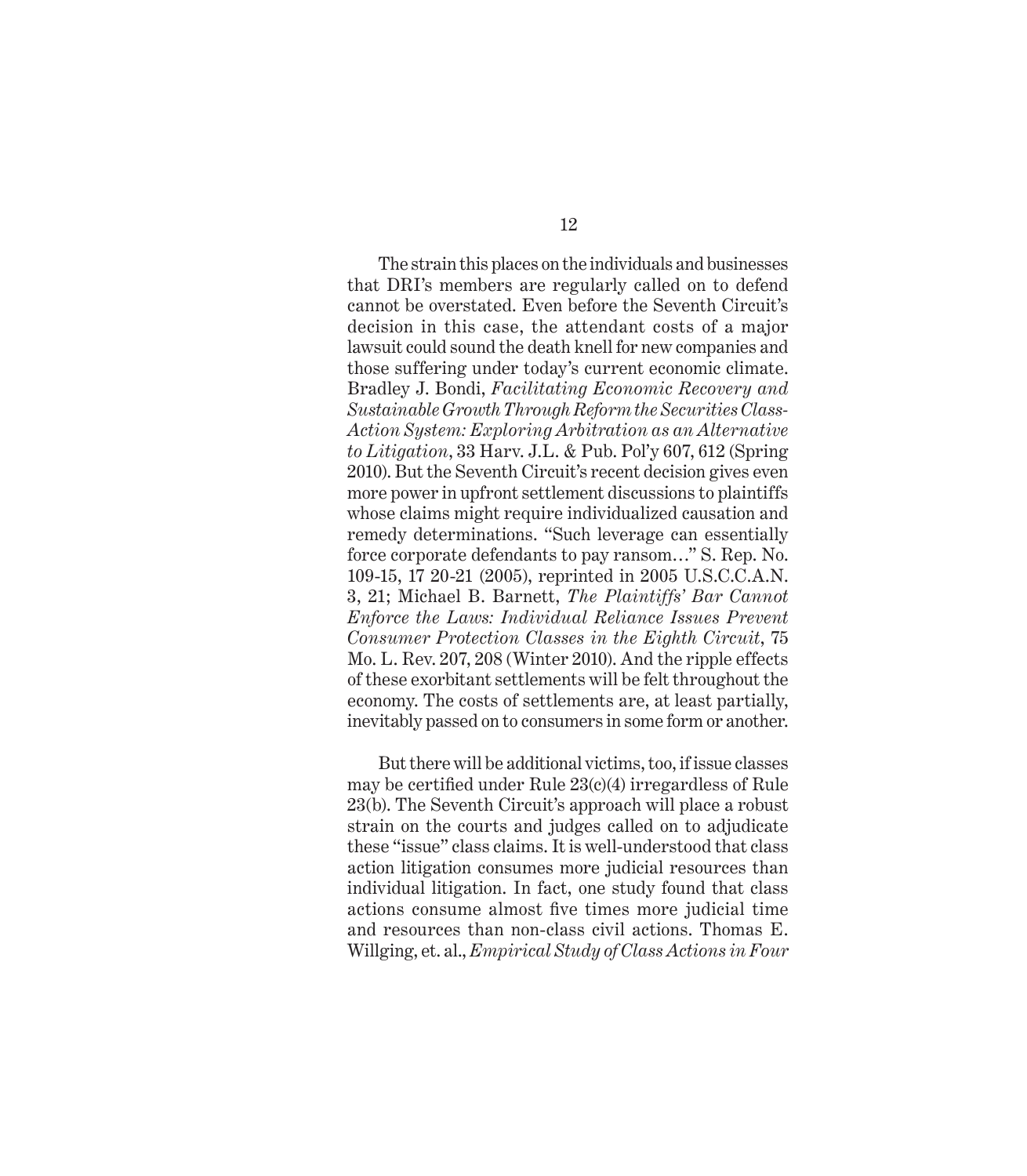*Federal District Courts*, 7, 11, 23 (1996). It becomes even more problematic for the bench to carry out proceedings when adjudication of a class suit involves both class *and* individual trials. The class action mechanism should not be used in situations like the present one where proper adjudication of the claim will require individualized proofs and trial; these claims are better brought as individual suits. Reaffirming the notion that class actions should be limited to situations where a single issue or issues can be resolved through a single trial, will go a long way in preserving the district and appellate courts' limited judicial resources.

Until this Court provides guidance, DRI's members will have no way to predict whether their clients will fall victim to misuse of Rule 23. Certainly, the Seventh Circuit's relaxation of class certification requirements will encourage potential class members to forum-shop, a practice looked upon with disfavor by the Court. See *Piper Aircraft Co v. Reyno*, 454 U.S. 235, 254 (1981); *Deposit Guaranty Nat. Bank, Jackson, Miss. v. Roper*, 445 U.S. 326 (1980). But beyond that, because of confusion and differing views among the appellate circuits, DRI's members and clients have no way of knowing what standard a particular court will apply. DRI therefore has a strong interest in assuring that this Court adopts a clear standing rule that is capable of consistent application across the country.

Rule 23(b) provides the key component of the balance of when class treatment is preferable over individual actions. The Seventh Circuit's decision disrupts this careful balance by allowing a class unable to fit within one of the types set forth in Rule 23(b) to proceed as an "issue"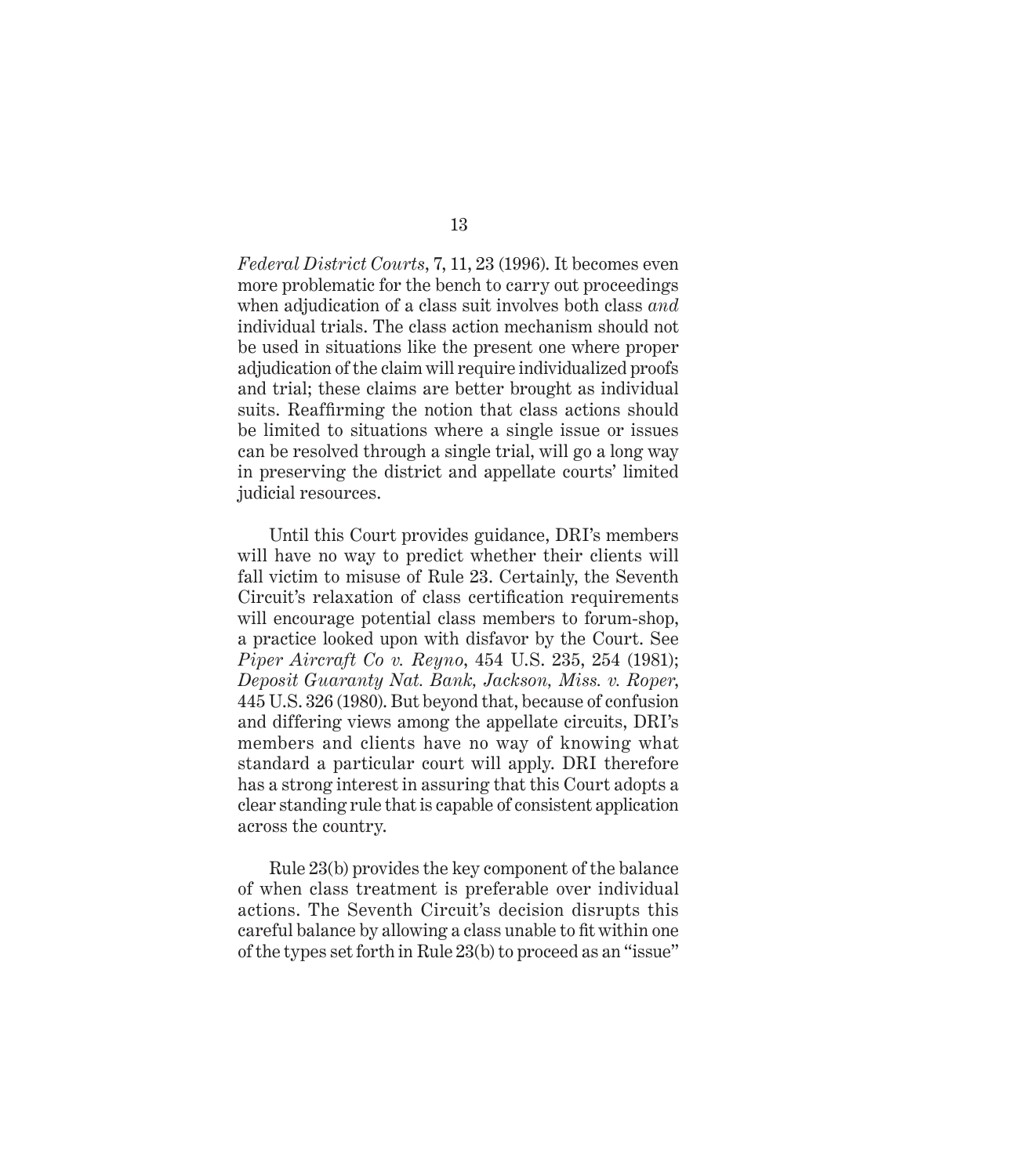class under Rule  $23(c)(4)$ , even though final resolution of the claims will require individualized proofs and trials. 672 F.3d at 491. It is imperative that this Court review the Seventh Circuit's decision and adopt a rule that preserves the careful balance.

The reach of the Seventh Circuit's decision goes well beyond disparate impact claims and other employment discrimination disputes. The flawed analysis would also affect plaintiffs' attempts to obtain class certification in many other contexts, including products liability, securities, and antitrust cases. Left unreviewed by this Court, the Seventh Circuits' boundless interpretation of Rule 23(c)(4) will invite a wave of meritless class actions. The time is ripe for this Court to step in and provide guidance on this issue.

#### **C. Absent review, the federal courts will continue to apply Rule 23(c)(4) inconsistently.**

This Court has long sought to achieve uniform pronouncements of federal law. "Both the Constitution's framers and the Supreme Court have stressed that the articulation of nationally uniform interpretations of federal law is an important objective of the federal adjudicatory process." Evan H. Caminker, *Precedent and Prediction: The Forward-Looking Aspects of Inferior Court Decisionmakng*, 73 Tex. L. Rev. 1, 38 (November 1994). Uniformity serves several "laudable goals," including "ensuring the predictability of legal obligations," garnering respect for judicial authority, and ensuring that "similarly situated litigants are treated equally." *Id*. at 38- 39. Given the desire for uniformity among the circuits, a decision that "conflicts with the authoritative decisions of other United States Court of Appeals that have addressed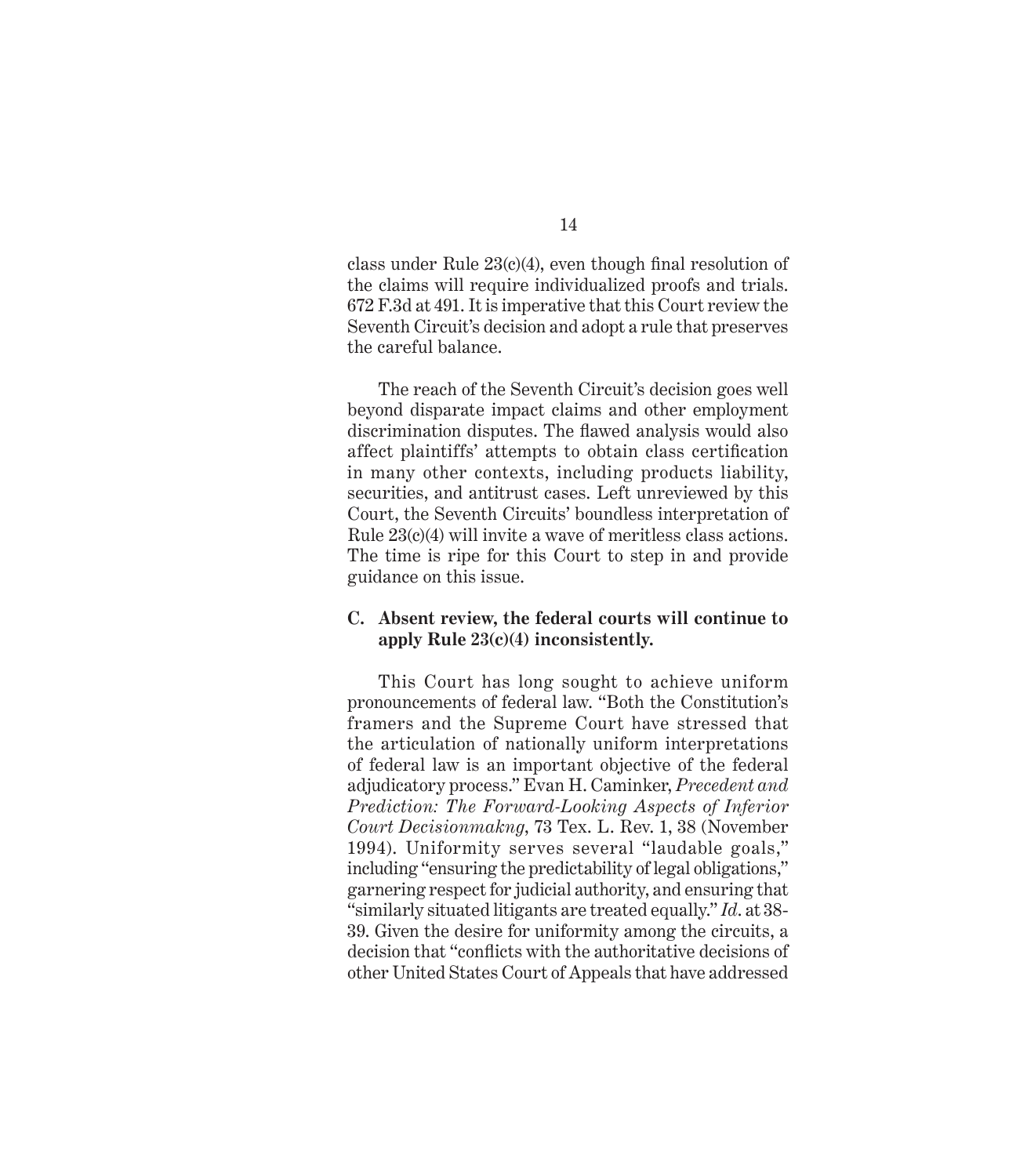the issue" is deemed, for purposes of rehearing en banc, a decision of "exceptional importance" requiring review. See Fed. R. Civ. P. 35(b)(1). And many appellate circuits, including the Seventh Circuit, have expressly recognized the importance of ruling consistent with sister circuits on issues of federal law, viewing deviations from past decisions a last resort to be avoided. See, e.g., *Walker v. O'Brien*, 216 F.3d 626, 634 (7th Cir. 2000); *Kelton Arms Condo. Owners Ass'n v. Homestead Ins. Co*., 346 F.3d 1190, 1192 (9th Cir. 2003); *Aldens, Inc. v. Miller*, 610 F.2d 538, 541 (8th Cir. 1979); *Alternative Sys. Concepts, Inc. v. Synopsys Inc.*, 374 F.3d 23, 31 (1<sup>st</sup> Cir. 2004); *Wagner v. Pennwest Farm Credit, ACA*, 109 F.3d 909, 912 (3rd Cir. 1997).

This Court's review is needed to resolve a circuit conflict and engender uniformity on the issue of whether Rule  $23(c)(4)$  may be used to manufacture Rule  $23(b)$ class certification. The inconsistency among the appellate circuits leaves DRI's members unable to predict accurately for their clients the outcome of class certification requests. See *In re Motor Fuel Temperature Sales Practices Litigation*, 279 F.R.D. 598, 608 (D. Kan. 2012); *Hohider v. United Parcel Service, Inc*., 574 F.3d 169, 202 n. 25 (3rd Cir. 2009) (discussing the circuit split). Currently, DRI's members must counsel their clients on three divergent interpretations of Rule  $23(c)(4)$ . The first view, adopted by the Fifth Circuit - and DRI submits correctly so – allows courts to certify distinct classes addressed to particular issues only if the claim as a whole also merits class-wide treatment. *Allison v. Citgo Petroleum Corp*., 151 F.3d 402 (5th Cir. 1998); *Castano v. American Tobacco Co*., 84 F.3d 734, 745 n. 21 (5th Cir. 1996). In *Castano*, the Fifth Circuit explained: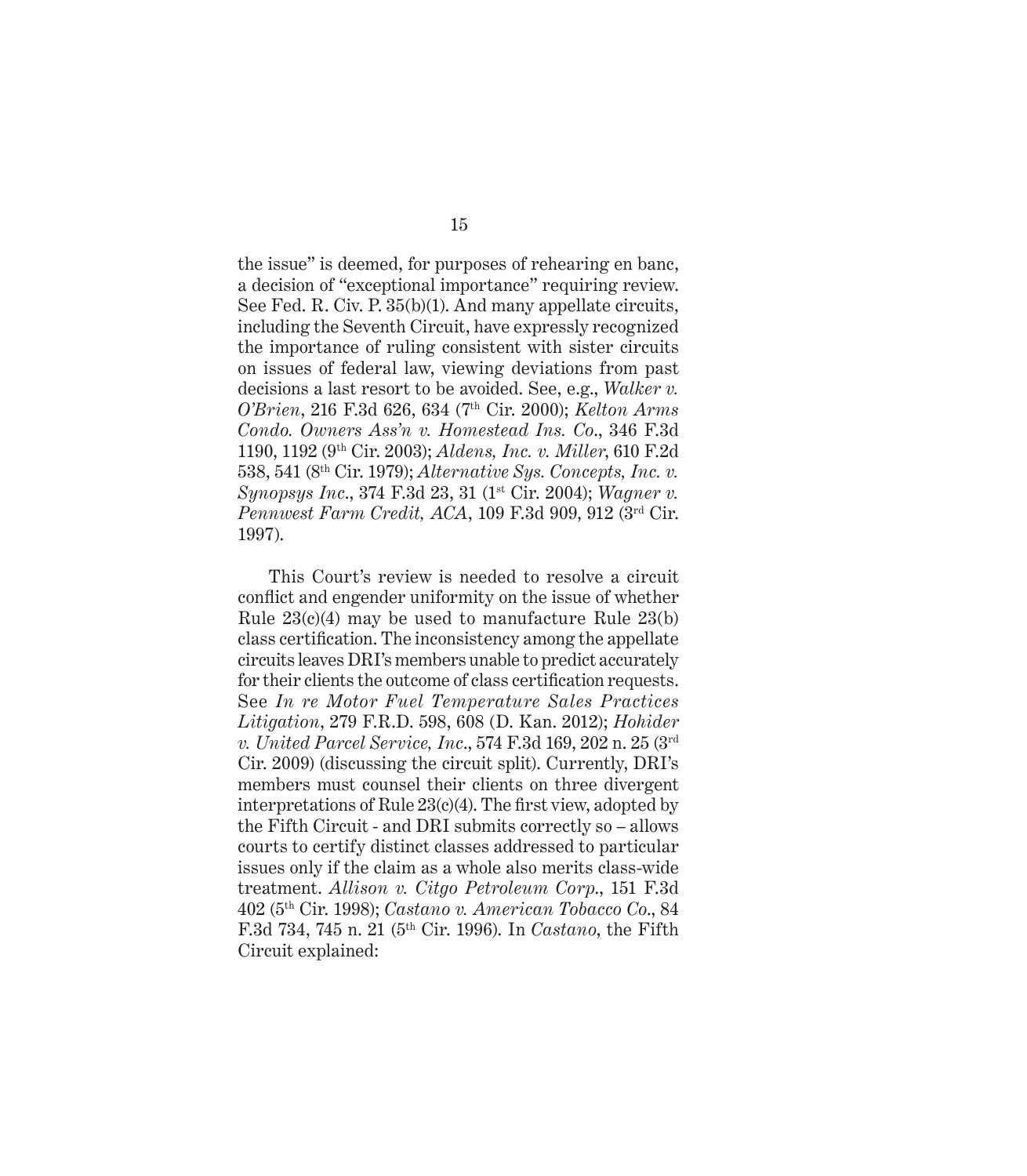"The proper Interpretation of the interaction between subdivisions  $(b)(3)$  and  $(c)(4)$  is that a cause of action, as a whole, must satisfy the predominance requirement of (b)(3) and that  $(c)(4)$  is a house keeping rule that allows courts to sever the common issues for a class trial…Reading rule 23(c)(4) to allow a court to sever issues until the remaining common issue predominates over the remaining individual issues would eviscerate the predominance requirement of rule 23(b)(3); the result would be automatic certification in every case where there is a common issue, a result that could not have been intended."

The Fifth Circuit's approach ensures that the class certification device is not used in a manner likely to be abused and to deprive defendants of defenses or to force defendants to settle.

The same cannot be said, however, of the Ninth Circuit's view, which allows an "issue class" to be certified even where the claim as a whole cannot proceed under Rule 23(b). In *Valentino v. Carter-Wallace, Inc*., 97 F.3d 1227, 1234 ( $9<sup>th</sup>$  Cir. 1996), the Ninth Circuit held, in a stunning departure from the language of Rule 23(b), that "[e]ven if the common questions do not predominate over the individual questions so that class certification of the entire action is warranted, Rule 23 authorizes the district court in appropriate cases to isolate the common issues under Rule 23(c)(4)(A) and proceed with class treatment of these particular issues." The Second Circuit adopted the Ninth Circuit's view in *In re Nassau County Strip Search Cases*, 461 F.3d 219 (2nd Cir. 2006), and held that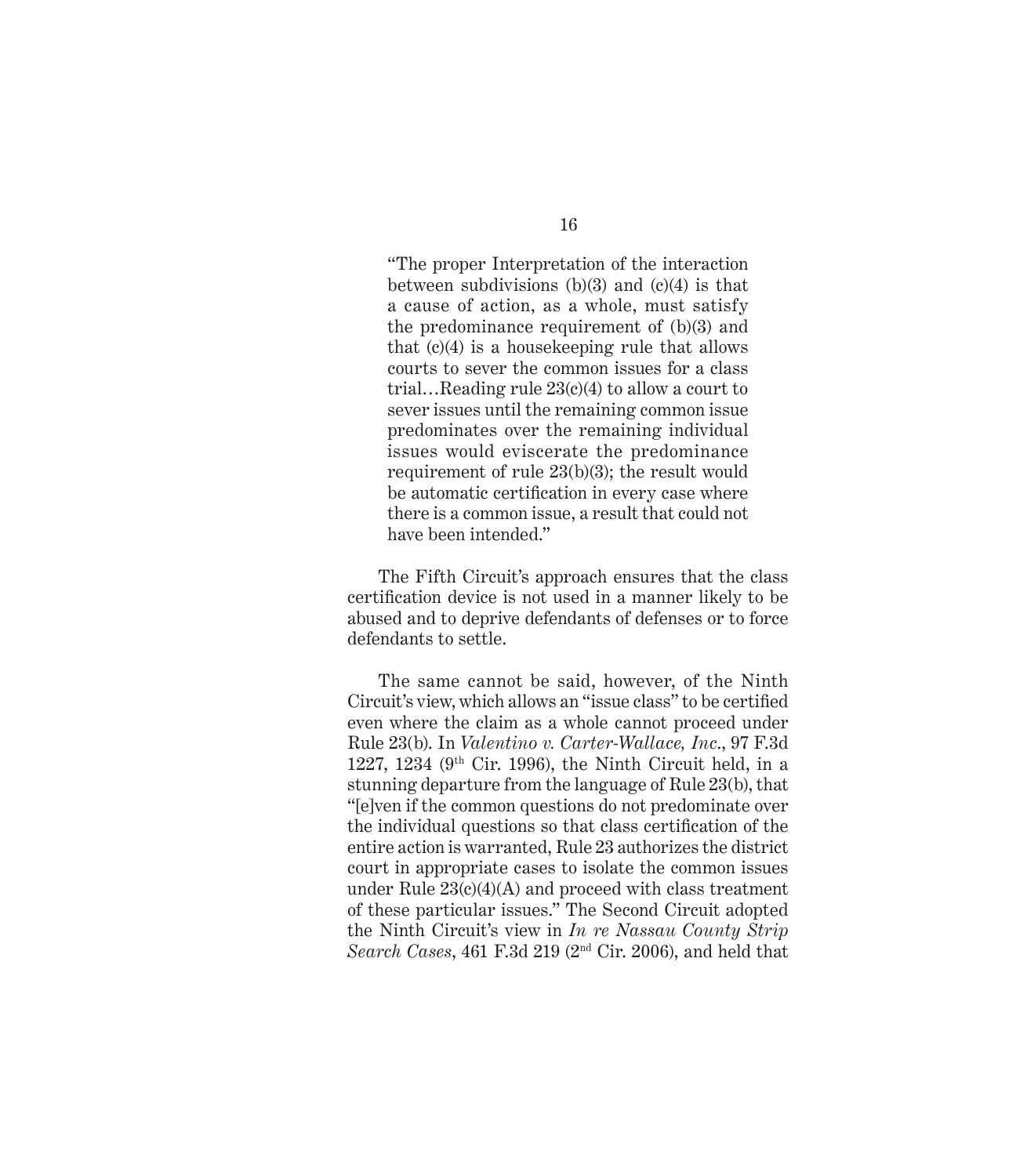Rule 23 "authorizes the district court in appropriate cases to isolate the common issues under Rule  $23(c)(4)(A)$  and proceed with class treatment of these particular issues[,]" – even when common questions do not predominate over the individual questions. *Id*. at 226, citing *Valentino v. Carter-Wallace, Inc*., 97 F.3d 1227, 1234 (9th Cir. 1996).

By contrast, a third and final view to date, adopted by the Third Circuit, requires the district court to apply a multi-factor balancing test to certification of Rule  $23(c)$ (4) classes. *Gates v. Rohm and Haas Co*., 655 F.3d 255, 273 (3rd Cir. 2011).

The outcome of a motion for class certification utilizing Rule 23(c)(4) should not turn on the happenstance of the district or circuit in which the lawsuit is filed. But unless and until this Court grants review, this is the harsh reality that defendants will face. The unpredictability created by the circuit split makes it extremely difficult for DRI's members to properly advise their clients on whether to litigate a class action or settle, and on how to place a value on the case for settlement purposes or to set reserves. A decision in this case would go a great distance in clarifying the "issue class" mechanism and the manner in which Rule 23(c)(4) may be used to certify a class under Rule 23(b). This Court should therefore take this opportunity to restore uniformity to the nation's courts and clarify the meaning and scope of Rule 23(c)(4). Failure to do so will have a harmful impact on the businesses and individuals DRI's members are regularly called upon to defend.